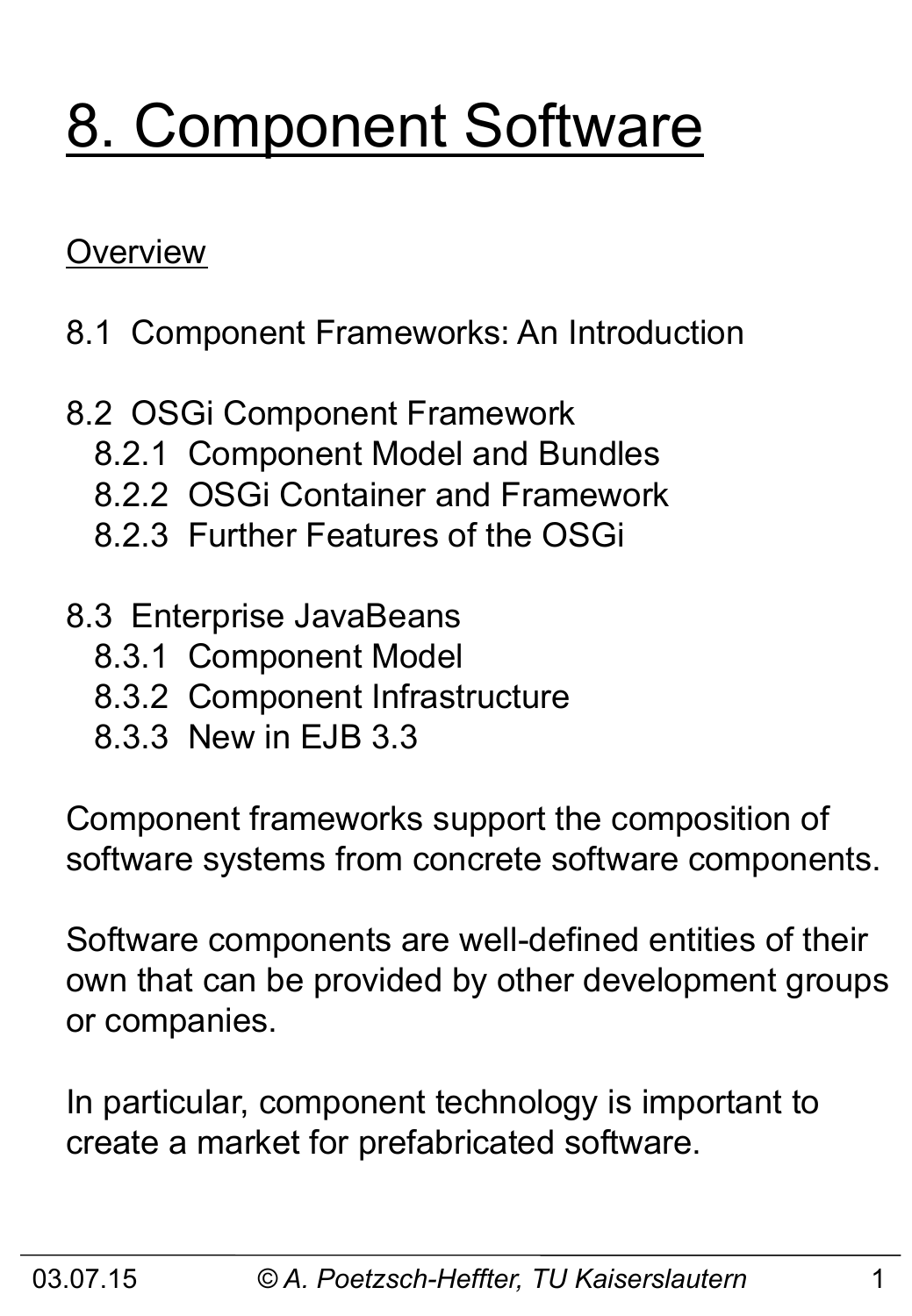Component frameworks have three main goals:

- Reuse of software components
- Providing the basis for a market of software components
- Role separation

Component frameworks enable to separate the responsibility of developing and managing a software system into five roles:

- component provider,
- framework provider,
- application provider (constructs an application from components),
- application deployer (installs an application on a platform),
- system administrator.

Role separation is important for division of labor, specialization, and better competition in the software market.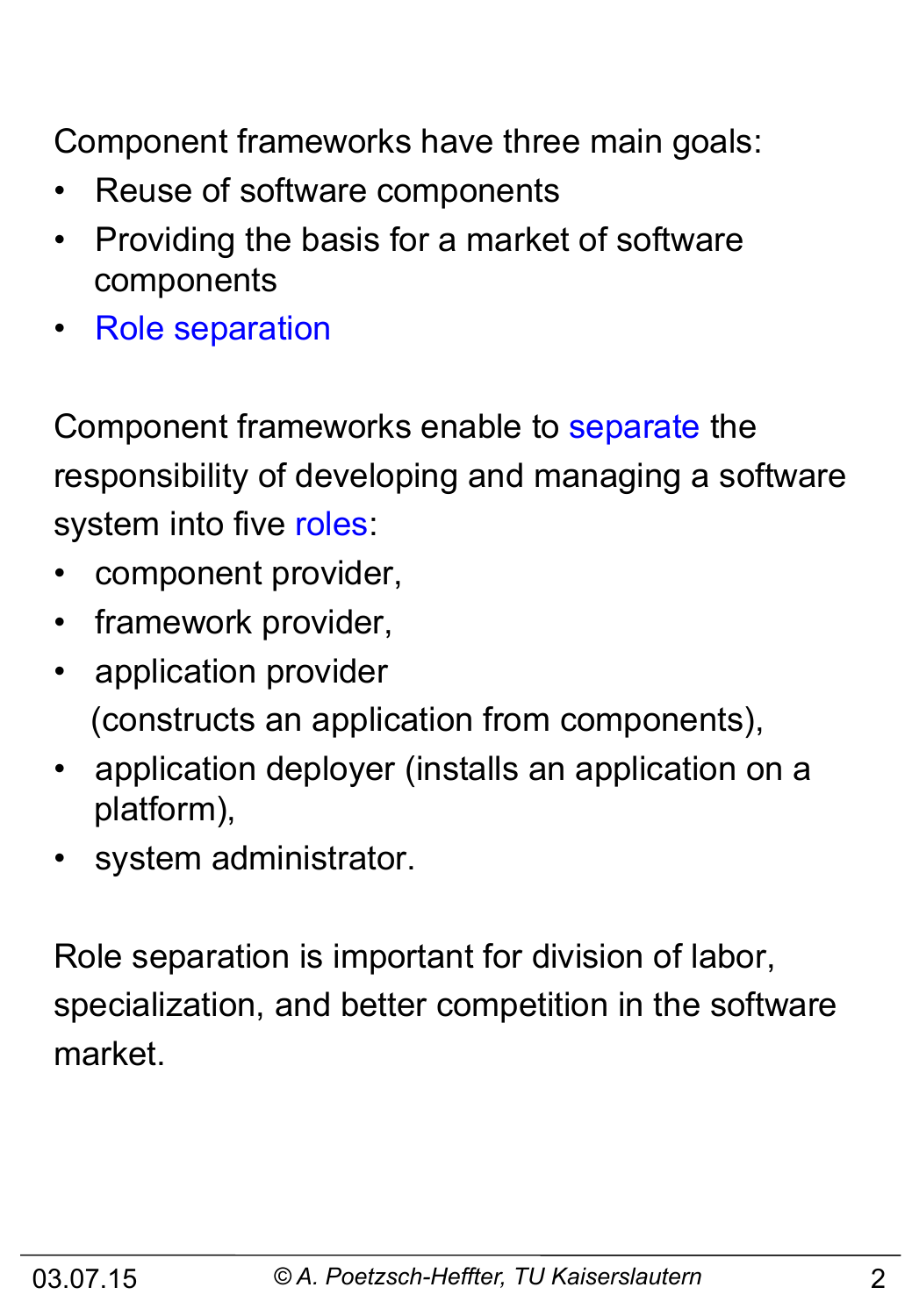## **8.1 Component Frameworks: An Introduction**

The "compound object pattern" provides the conceptual basis for component frameworks.

In this context, the term components refers to software components consisting of concrete "program parts and data".

*Components* are the units of **composition** in the context of a component framework.

The goal of component frameworks is the **blackbox**  reuse. Inspection of the component's implementation by the user should be unnecessary.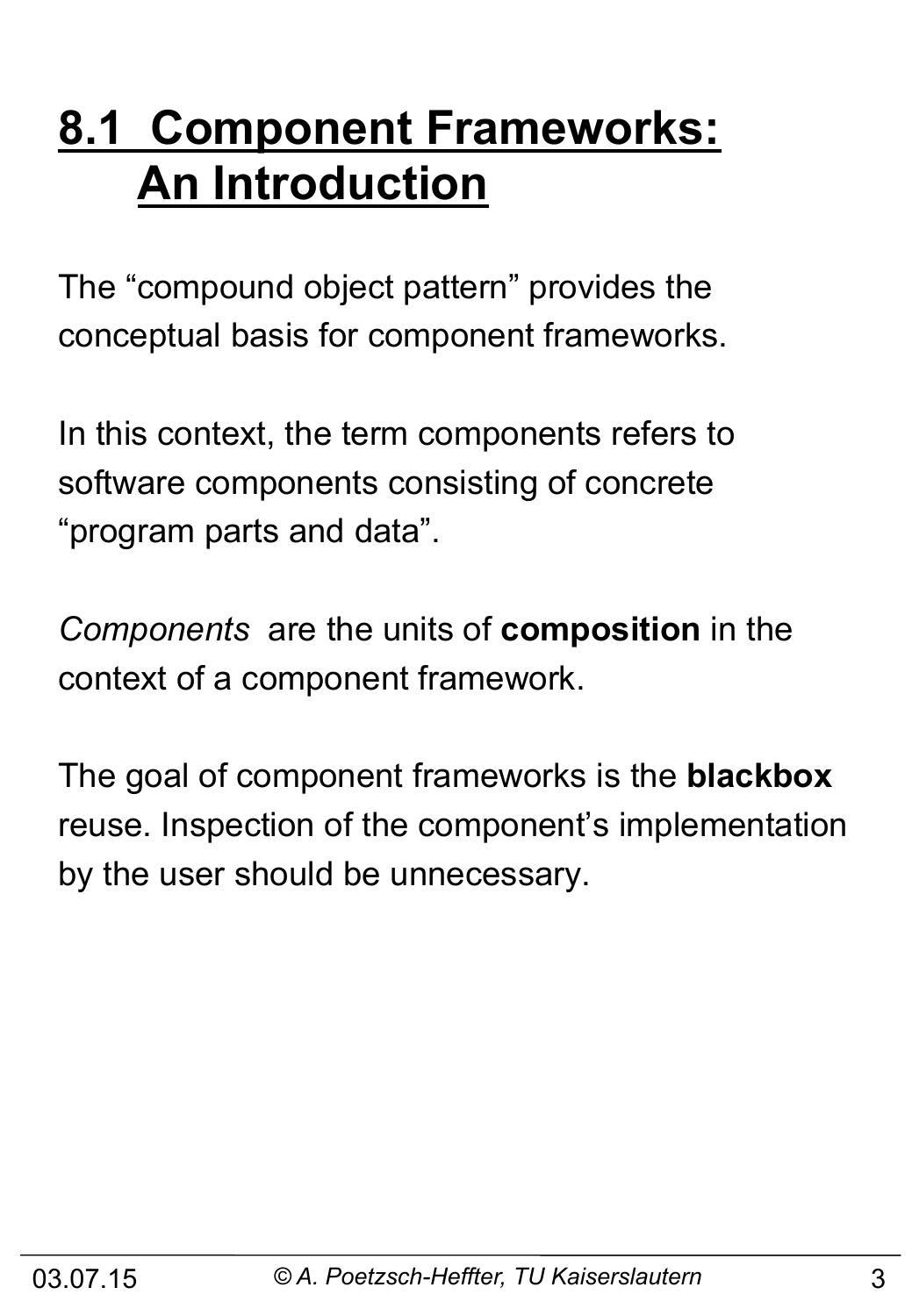## Composition Techniques

A component framework provides the mechanisms to stick components together.

We can distinguish three kinds of *composition mechanisms:* 

- Static *linking* of components, i.e. the components are linked together before they are executed.
- *Dynamic linking* of components, i.e. some components are linked at runtime into an executing process.
- *Connecting* of components that run as parts of different processes.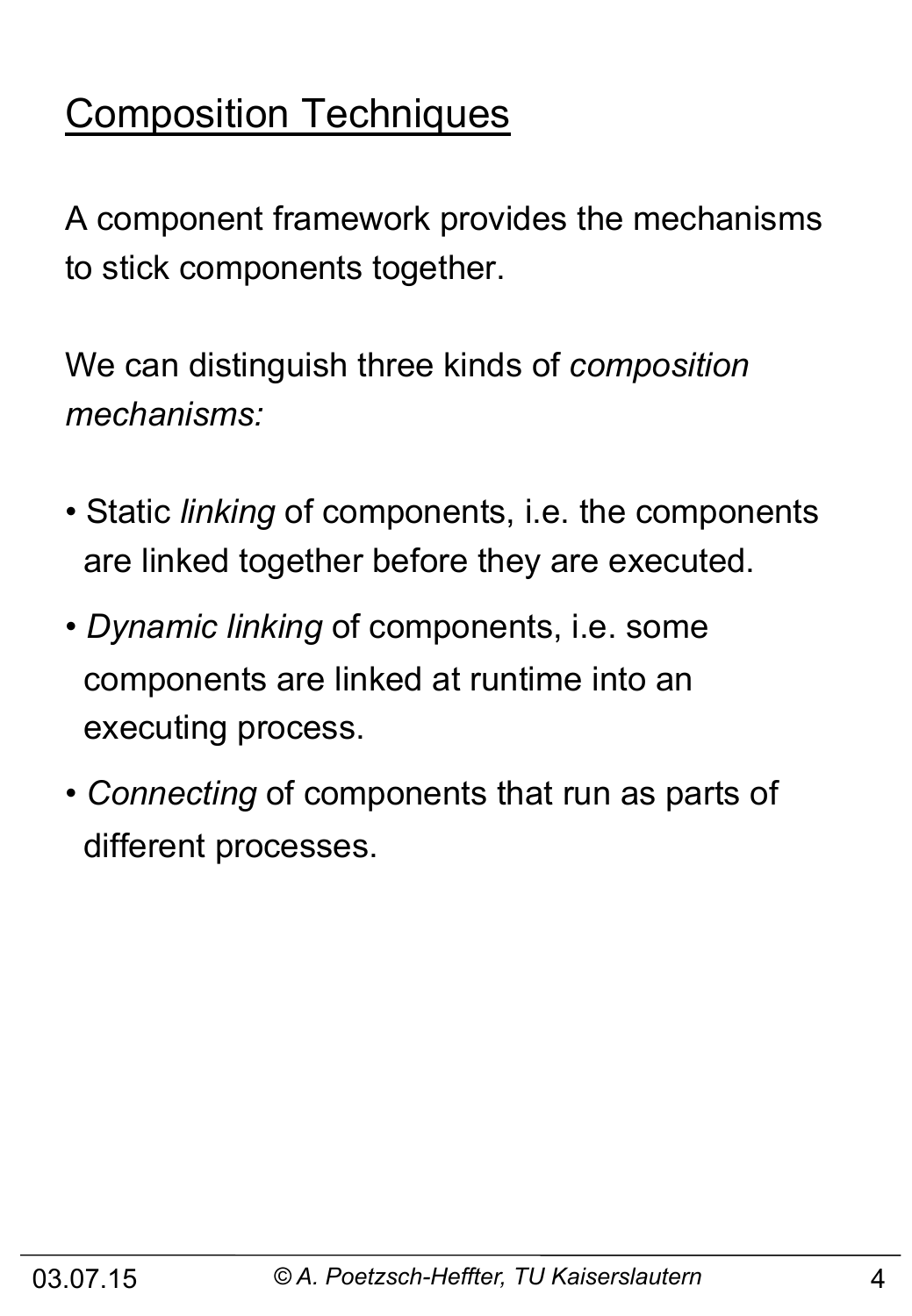## Component Frameworks

The glossary of "Component Software: Beyond object-Oriented Programming" by Clemens Szyperski gives an explanation of the term "component framework":

*"A component framework is a collection of rules and interfaces (contracts) that govern the interaction of components plugged into the framework. A component framework typically enforces some of the more vital rules of interaction by encapsulating the required interaction mechanisms."* 

As the general goal is to compose software systems from prefabricated components, a component framework has to give answers to the following three questions:

- Component model: What is a component?
- Component infrastructure: What are the infra structure and the technical support for deploying and composing components?
- Further features: How are further requirements supported by the component framework?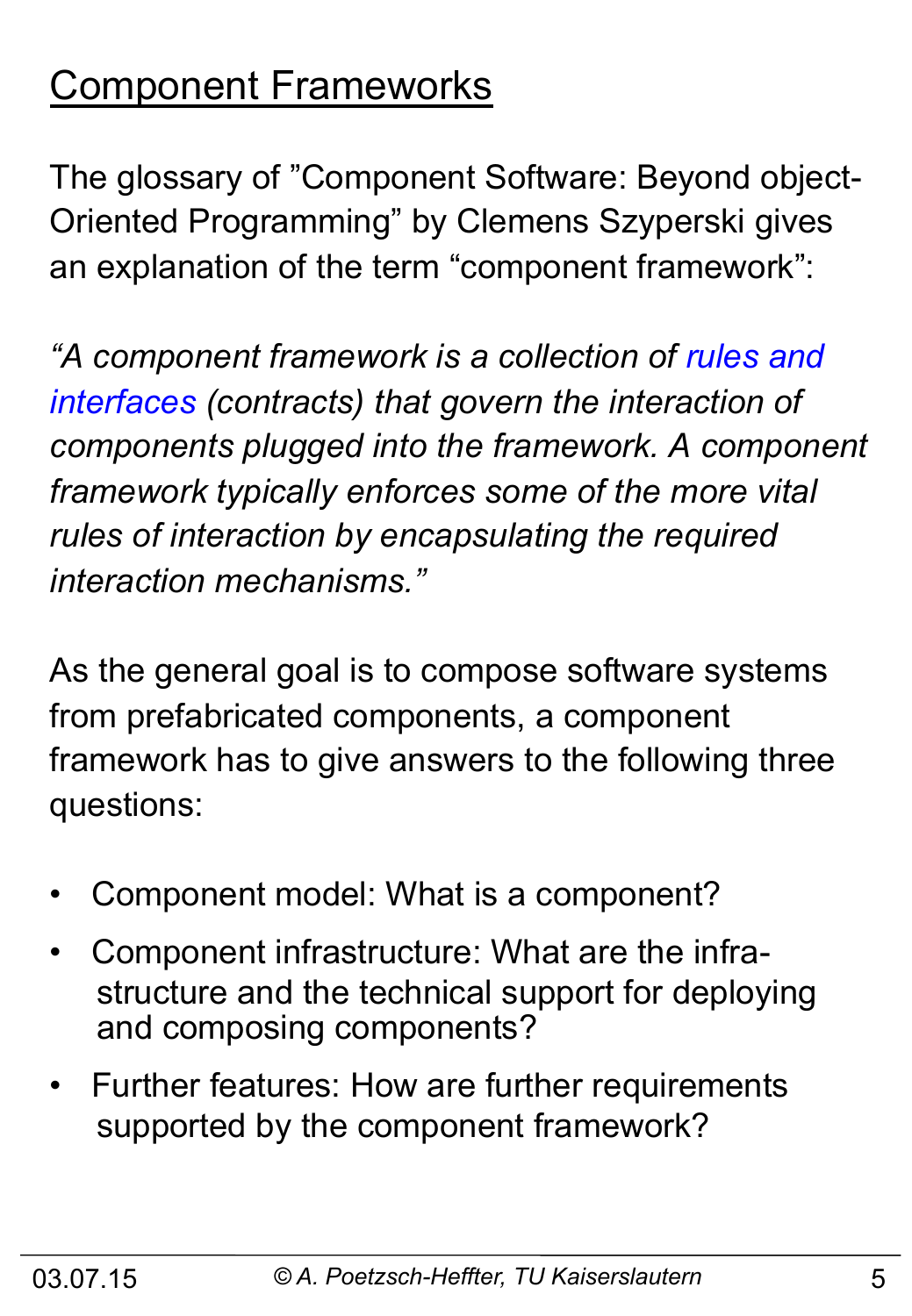The *component model* essentially consists of rules specifying

- what kinds of components are supported,
- what constitutes a component,
- and what the properties of components are.

Many of the rules are usually syntactic. But, there may be as well semantic rules.

Components are described with the help of some languages (e.g. programming or assembly languages).

### The *component infrastructure*

- explains how components are composed and deployed
- describes the rules
	- o how a component finds other components by name,
	- o how components are linked to each other,
	- o and how they can communicate
- specifies interfaces that allow to inspect components at runtime
- may provide mechanisms to startup and initialize remote components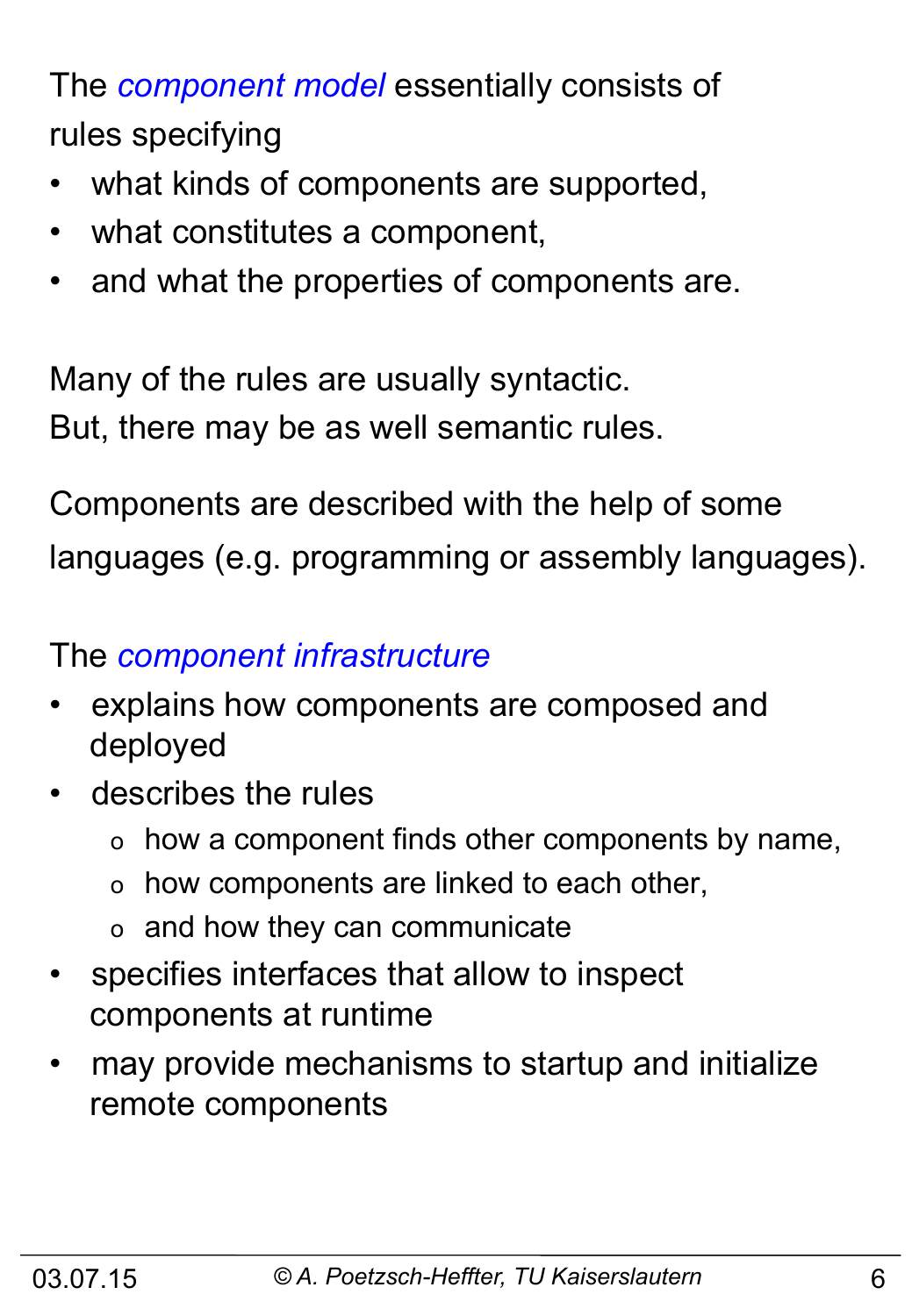- may comprise library code that components need to connect to other components
- may define standardized platform components for composed systems
- may specify tools for composition and deployment

Component frameworks often support further features, like:

- support for persistence
- security mechanisms

## Different Kinds of Frameworks

- Component frameworks can be independent of requirements of specific application domains.
- They can support general architectural patterns (e.g. the EJB framework primarily supports the construction of software systems according to the three-tier architectural pattern).
- They can be developed for more specific application areas. In that case, the component model and infrastructure are specialized to that area. Often predefined components are provided.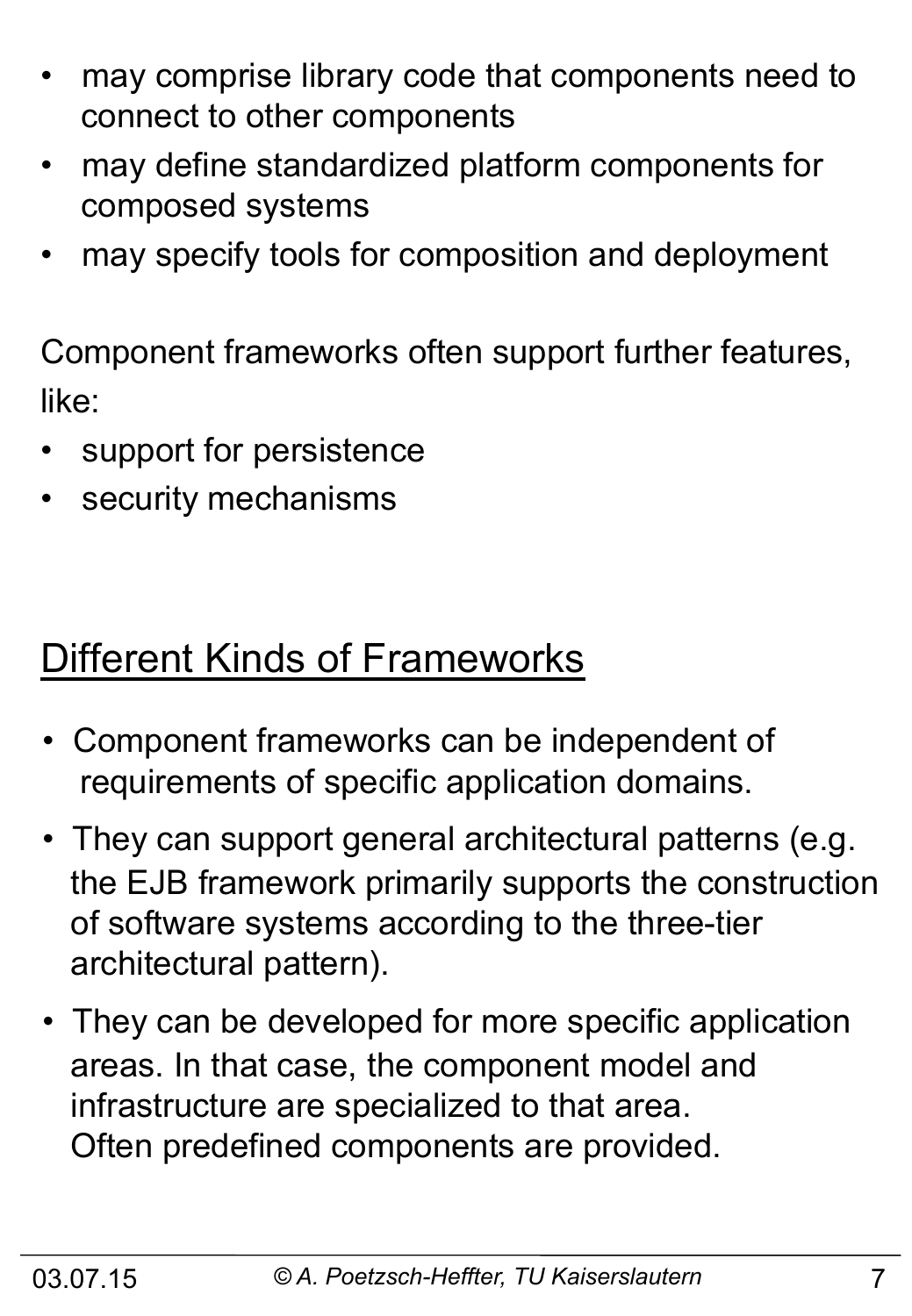### Discussion of "Frameworks":

The RMI (remote method invocation) in Java is a communication infrastructure.

- It provides library classes, interfaces, and services to connect to remote objects and invoke their methods.
- It can be used to build up a component infrastructure, but it is **not** a component framework
- A component model is missing.

The AWT is a typical program framework.

The subclasses of class Component can be considered as components.

A component infrastructure providing rules and techniques for composition and deployment is missing.

Improvement:

JavaBeans framework building on AWT/Swing, which

- defines rules and conventions that specify component interfaces,
- provides an event-based composition mechanism.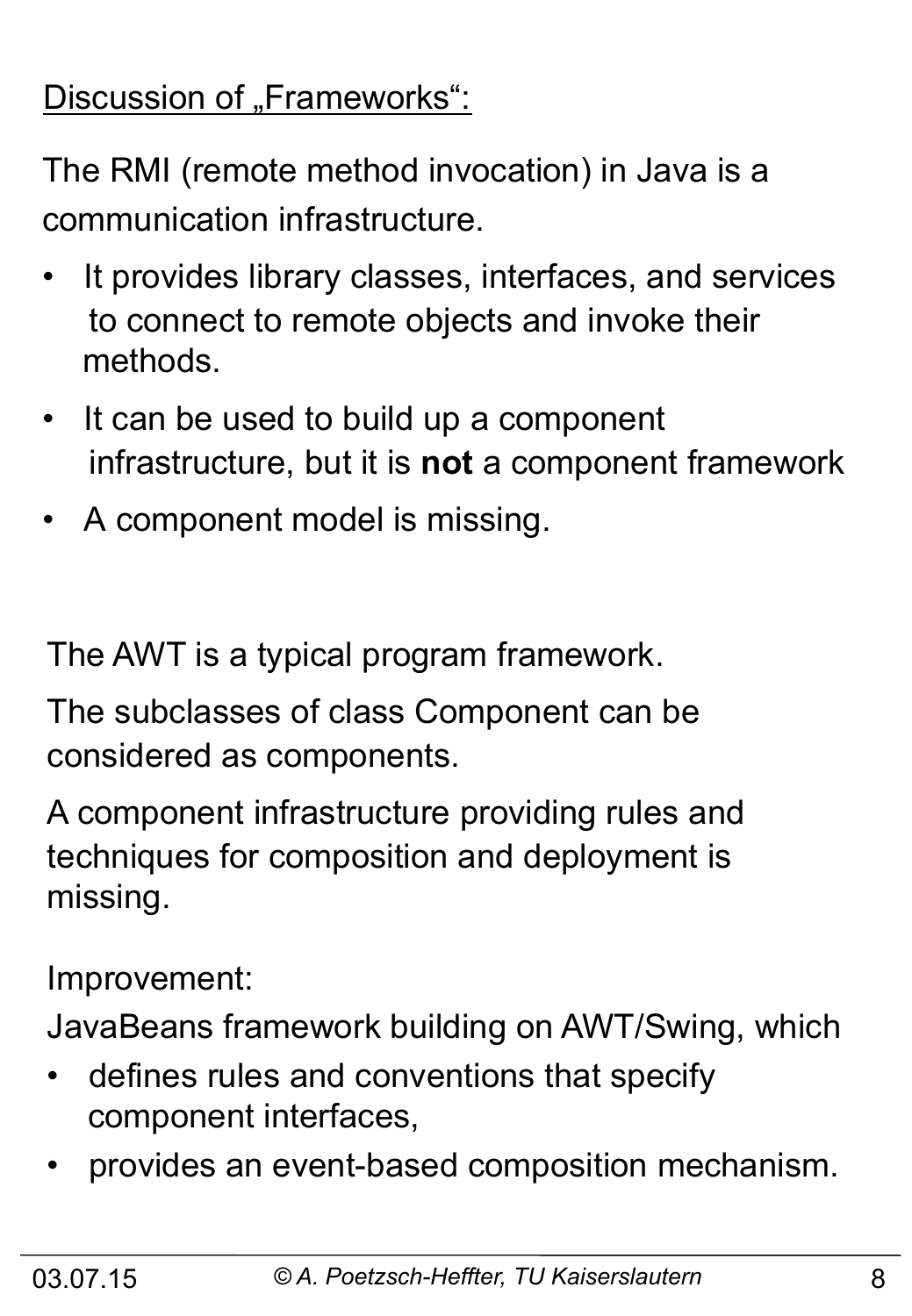## **8.2 OSGi: A Component Framework for Java**

OSGi is a component framework for Java supporting:

- dynamic installation, management, and runtime control of components (starting, stopping)
- deployment units called *bundles*
- versioning, security aspects, etc.

Here, we give an introduction to OSGi in version 4.1.

OSGi is a framework specification (core specification has 288 pages) with different implementations (we use Eclipse Equinox).

Central concepts:

- (weak) component model
- code bundles as deployment units
- containers to manage components
- framework support

OSGi

framework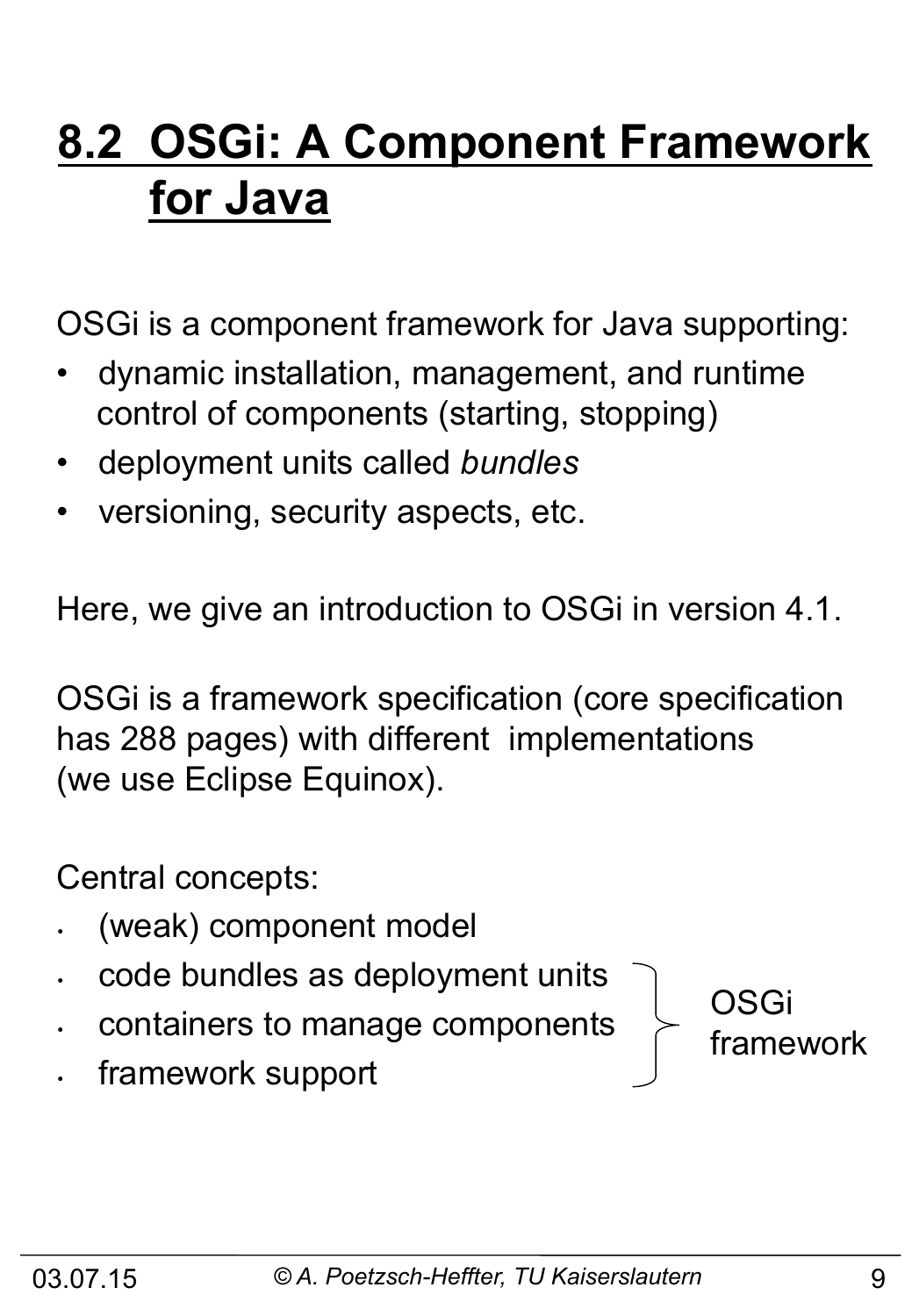## 8.2.1 Component Model and Bundles

### **OSGi components**:

- provide services via Java interfaces
- use services of other components
- have an *activator class* for starting/stopping/ managing the component.

The activator's start method

- creates and initializes the component instance(s)
- looks up required services
- registers service listeners
- registers the provided services

The stop method has to realize the corresponding tasks for deregistration and shutdown.

Component developer is responsible for

- connecting components
- multithreading
- transfer objects

(That is why we speak of a *weak* component model.)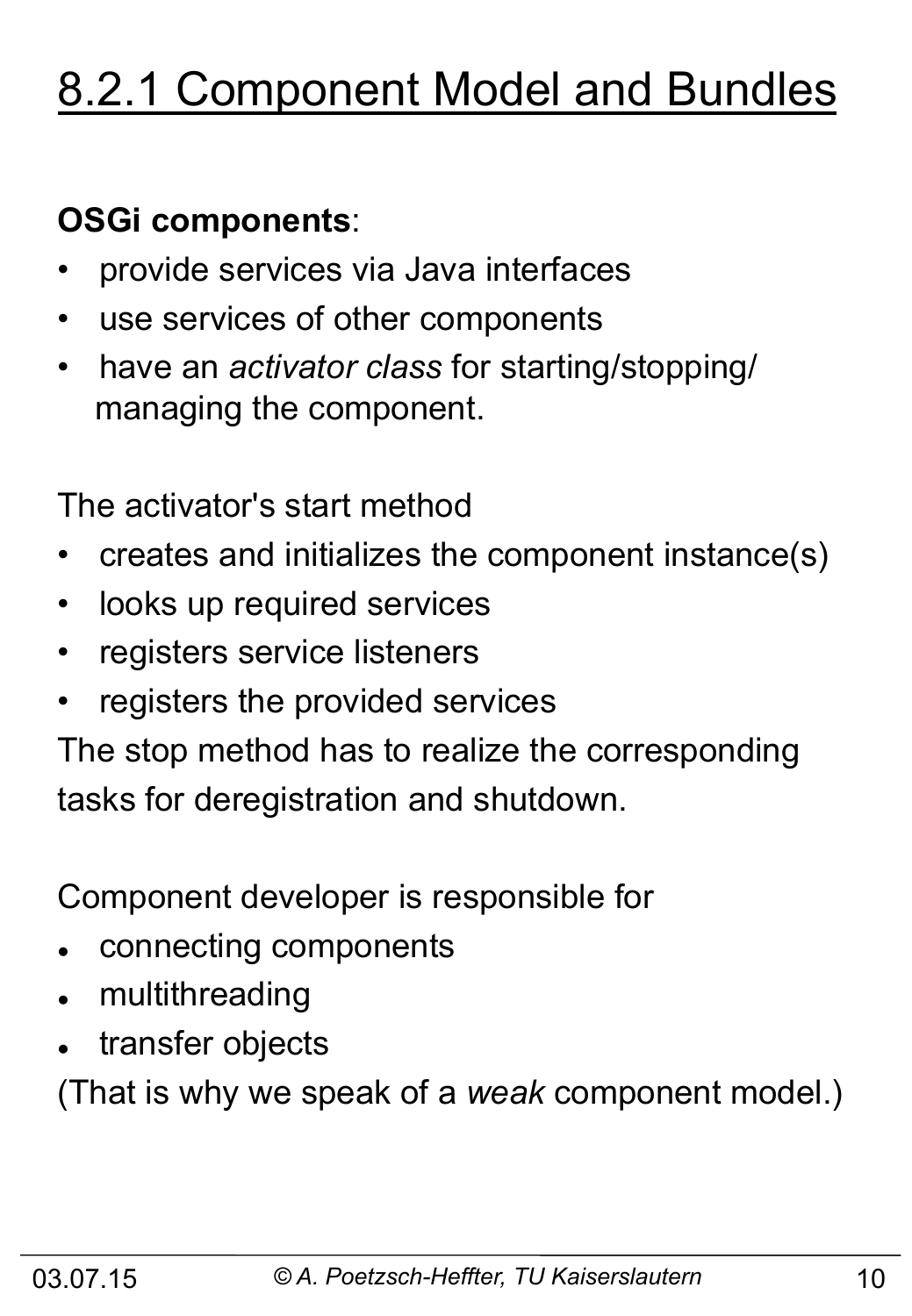## Example: (OSGi component)

The service interface:

```
package randomnumberservice;
```

```
public interface RandomNumberService { 
    // Returns a pseudorandom integer 
    public int getRandomNumber(); 
}
```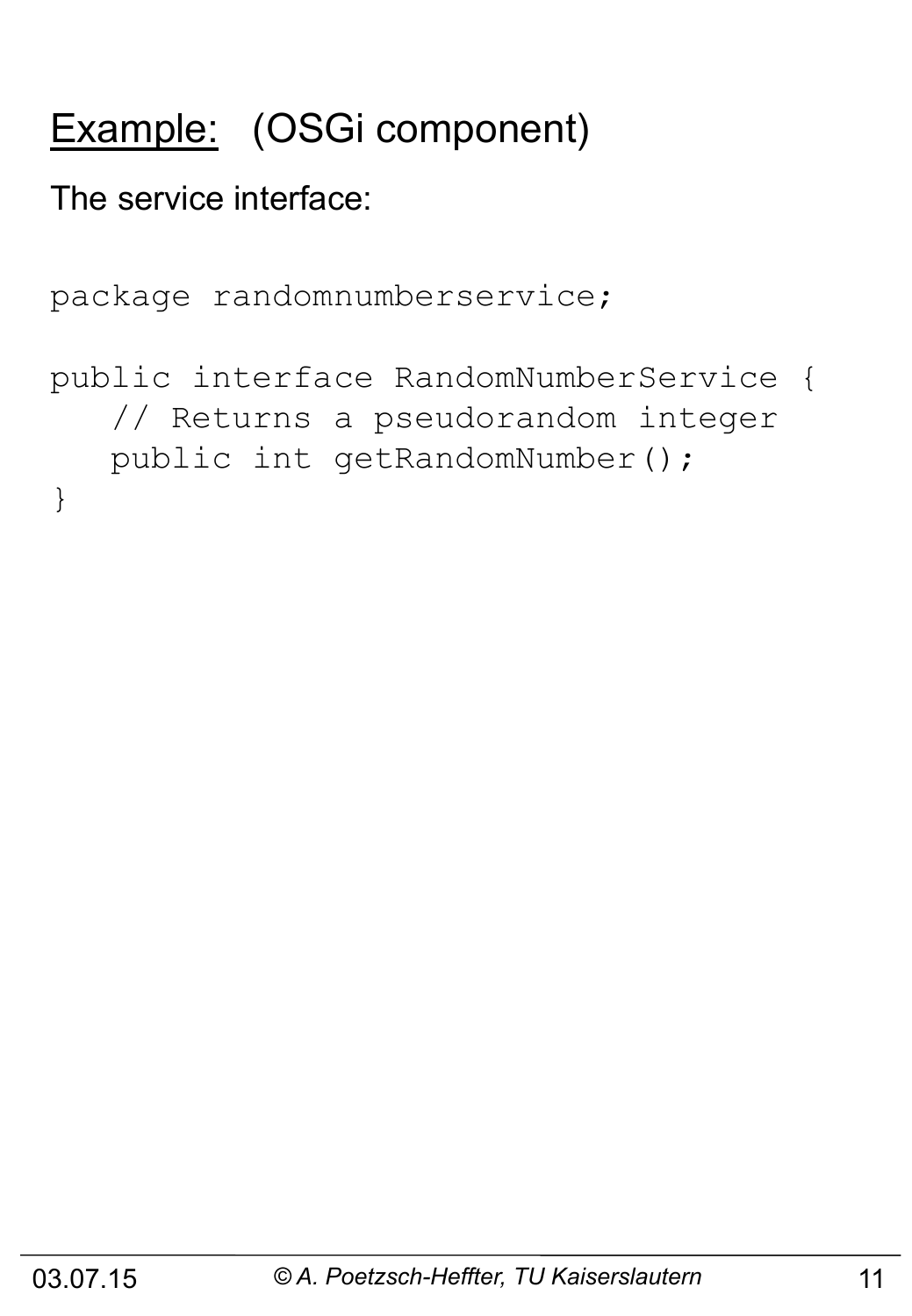## Example: (OSGi component, continued)

The service implementation:

```
package randomnumberservice.impl; 
import randomnumberservice. 
                     RandomNumberService; 
import java.util.Random; 
public class RandomNumberServiceImpl 
         implements RandomNumberService 
{ 
   Random rand; 
   /** 
    * Initializes the random number generator 
    * generator. The method must be called by 
    * the bundle registering the service. 
    */ 
   void initService() { 
    rand = new Random();
   } 
   public int getRandomNumber(){ 
     return rand.nextInt(); 
   } 
}
```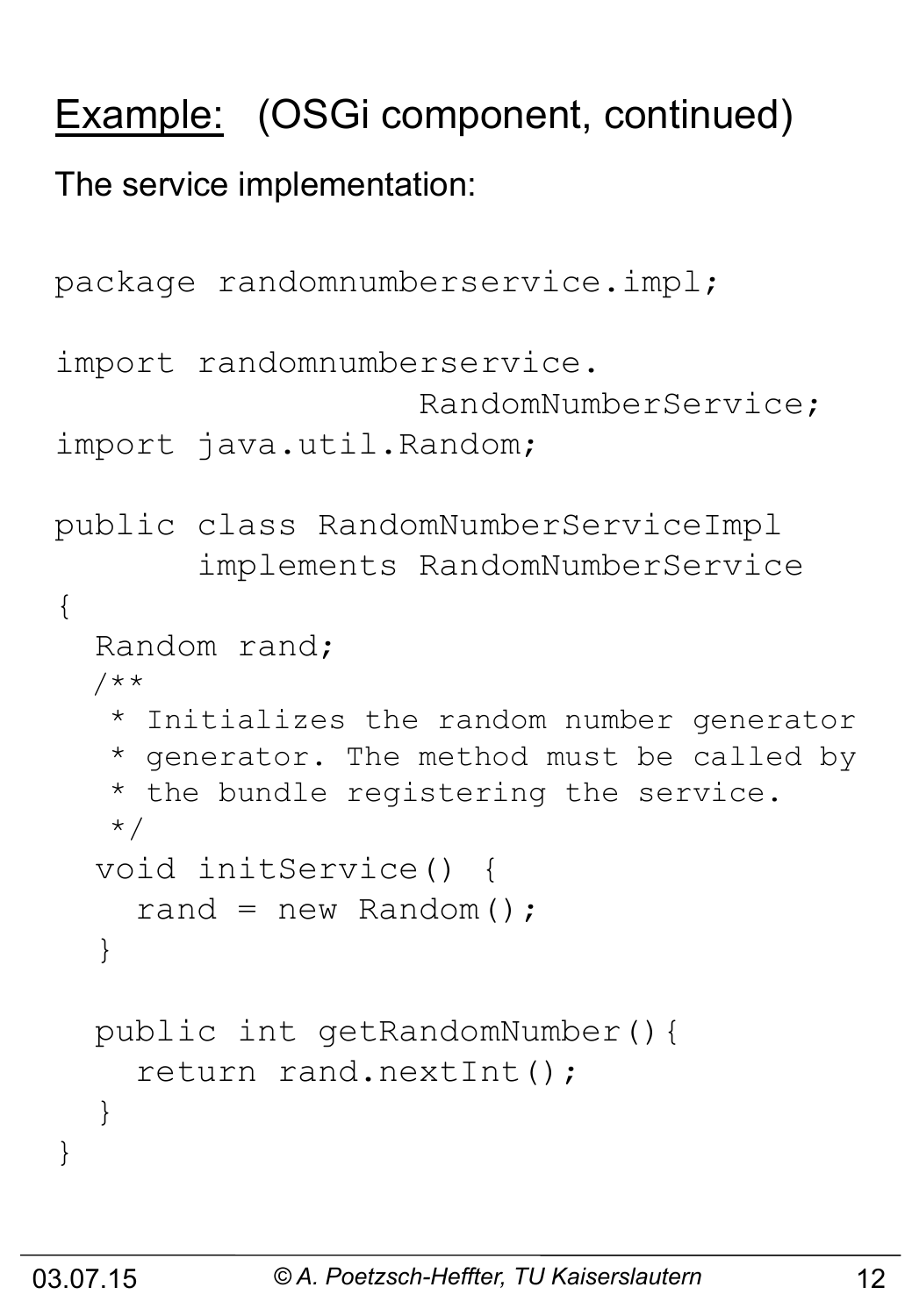## Example: (OSGi component, continued)

### The activator class:

```
package randomnumberservice.impl; 
import java.util.Properties; 
import org.osgi.framework.*; 
import randomnumberservice.*; 
public class Activator 
        implements BundleActivator 
{ 
   private ServiceRegistration reg = null; 
   public void start(BundleContext bctxt) 
throws Exception 
   { 
     System.out.println( 
       "randomNumberService starting"); 
     // Create & initialize service object 
     RandomNumberServiceImpl rnsi = 
      new RandomNumberServiceImpl();
     rnsi.initService(); 
     System.out.println( 
       "randomNumberService initialized");
```

```
 // register service (see next slide)
```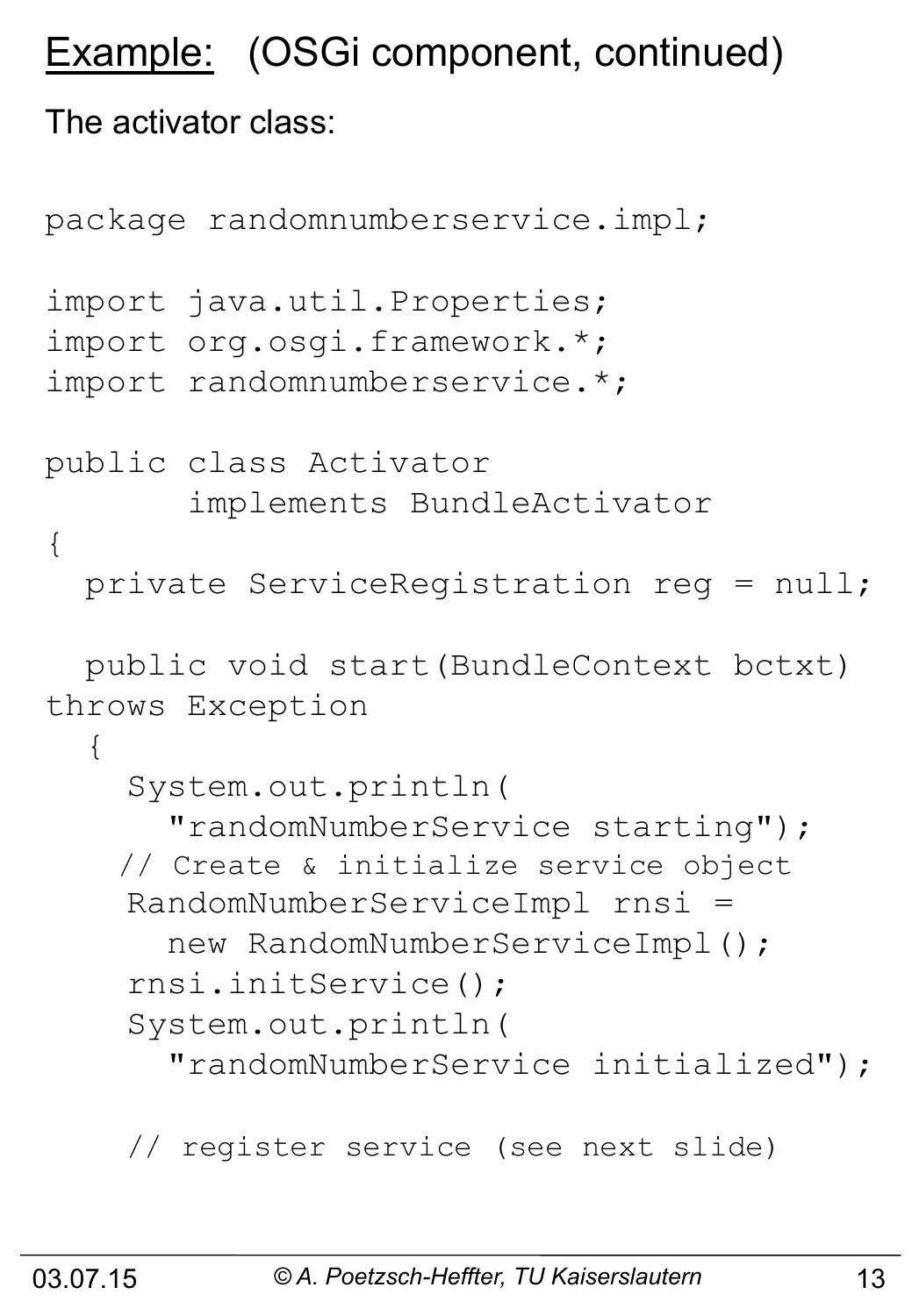```
 // register service 
   reg = bctxt.registerService( 
     RandomNumberService.class.getName(), 
     rnsi, new Properties()); 
   System.out.println( 
      "randomNumberService registered"); 
 } 
 public void stop(BundleContext bctxt) 
              throws Exception 
 { 
   System.out.println( 
     "randomNumberService stopping"); 
  if (req != null) req.unreqister();
 }
```
## Remark:

}

- 1. The above example shows the basic elements of components.
- 2. In the activator, the component can create its own thread of control (active component).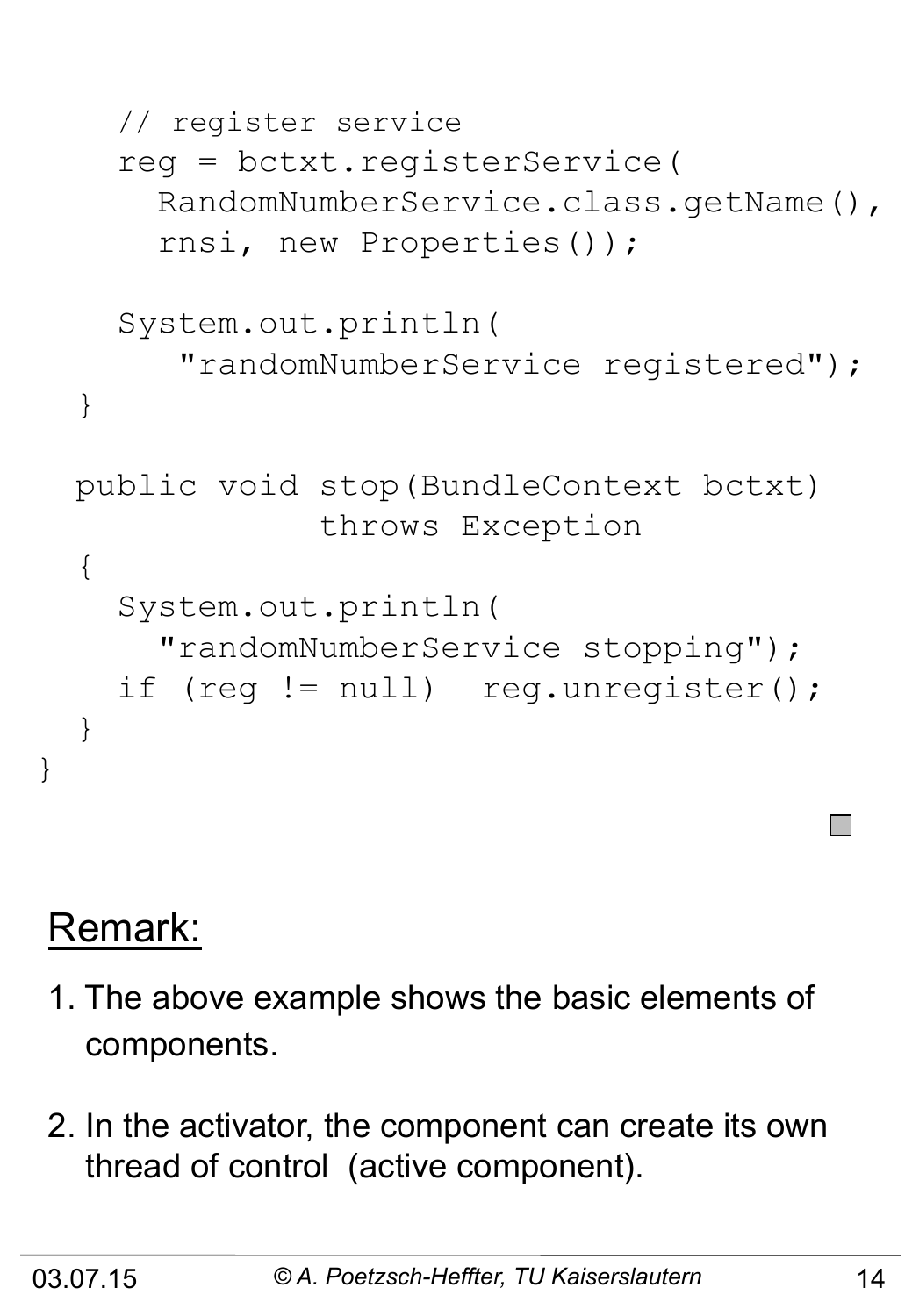## Example: (Client using a component)

Here is a simple client using the random number service:

```
package client.impl; 
   import org.osgi.framework.*; 
   import randomnumberservice.*; 
public class Activator 
        implements BundleActivator 
{ 
   private ServiceReference ref = null; 
   public void start(BundleContext bctxt) 
                throws Exception 
   { 
     System.out.println("client: starting"); 
     // get ServiceReference object 
     ref = bctxt.getServiceReference( 
     "randomnumberservice.RandomNumberService");
```
// test if this service exists (see next)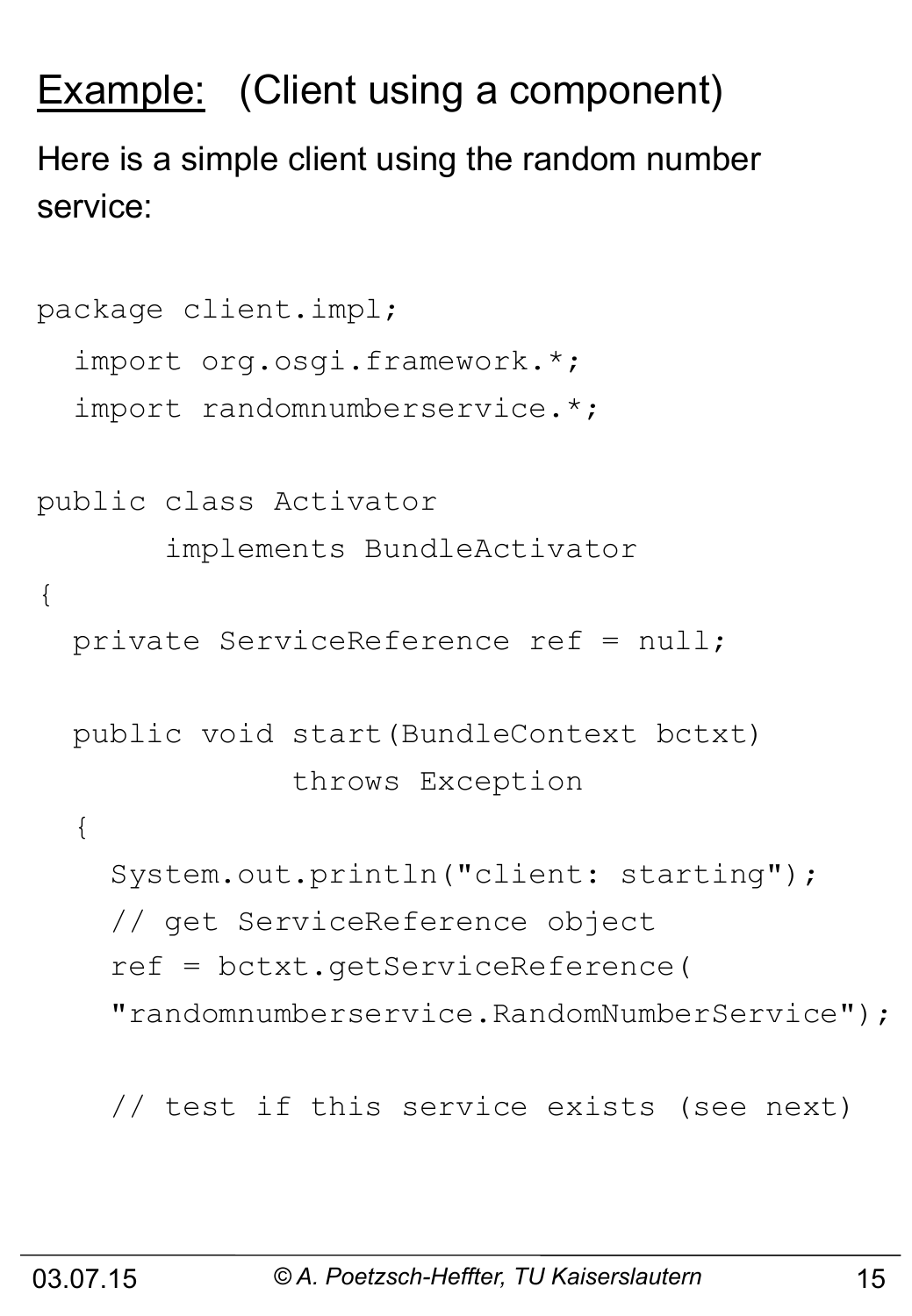```
 // test if this service exists 
    if (ref != null) {
       // get service object 
       RandomNumberService rns = 
          (RandomNumberService) 
                          bctxt.getService(ref); 
         // use the service 
         System.out.println("random number:" 
                        + rns.getRandomNumber()); 
   } } 
  public void stop(BundleContext bctxt) 
                throws Exception 
   { // release the service 
     bctxt.ungetService(ref); 
     System.out.println( 
                "client : service released"); 
     System.out.println("client: stopping"); 
   } 
} // end of client
```
## Remark:

- 1. A client can of course obtain and release services at any point in time.
- 2. A component requiring a service has to obtain it as shown above.

3. Component and application developer have to make sure that services are available when needed.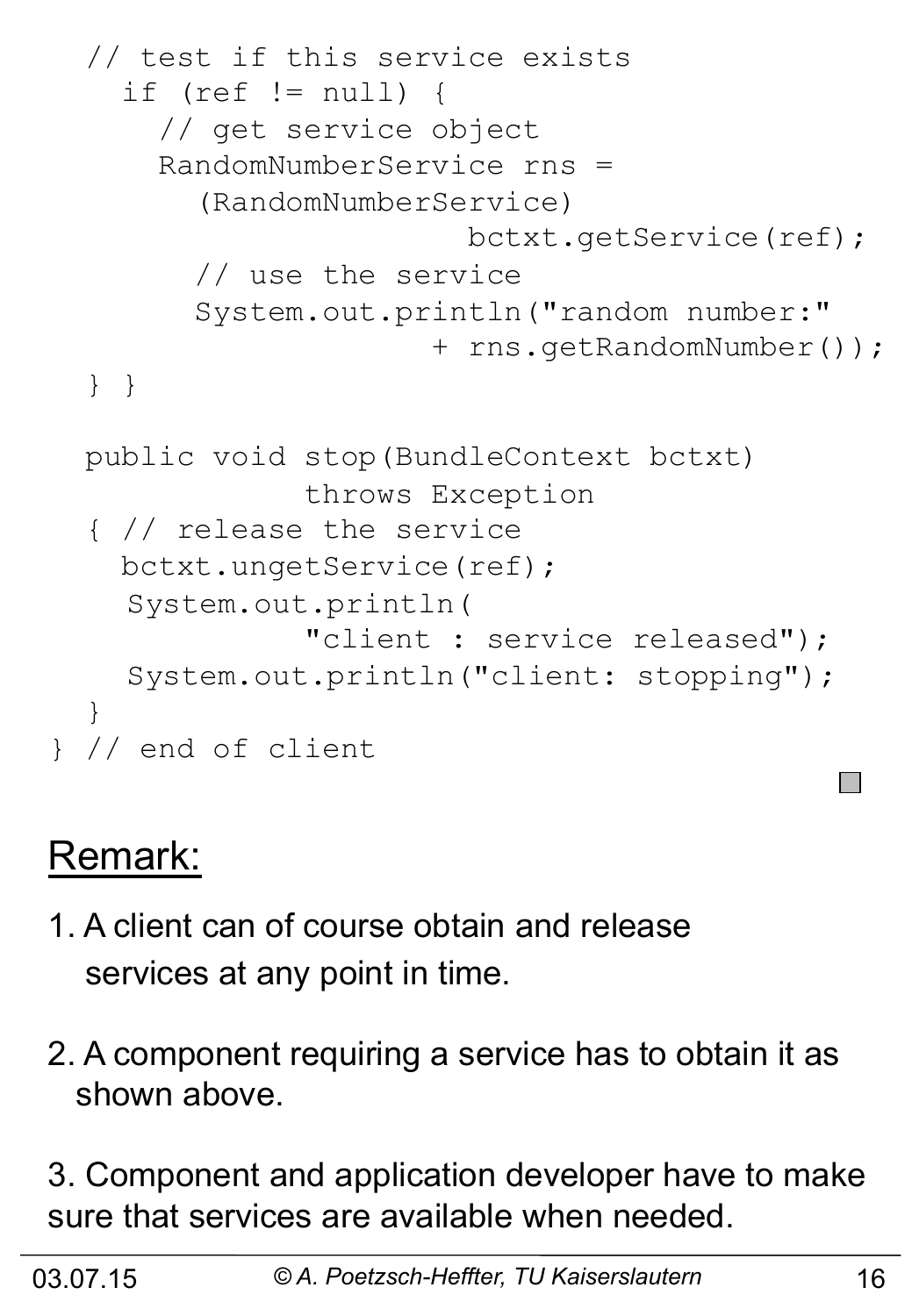## **OSGi bundles**:

- units of deployment
- realized as jar-archives
- consist of
	- manifest file
	- interfaces of provided services
	- implementation of services
	- activator class

(Bundles are similar to .NET assemblies)

Bundles have two roles:

- manage codebase (import/export packages)
- provide services

In OSGi, a bundle can perform both roles at a time or it can perform only one of the roles.

## Example: (Bundle manifest)

### A simple bundle manifest:

```
Bundle-ManifestVersion: 2 
Bundle-SymbolicName: randomNumberService 
Bundle-Activator: 
          randomnumberservice.impl.Activator 
Import-Package: 
          org.osgi.framework;version="1.3.0" 
Export-Package: randomnumberservice
```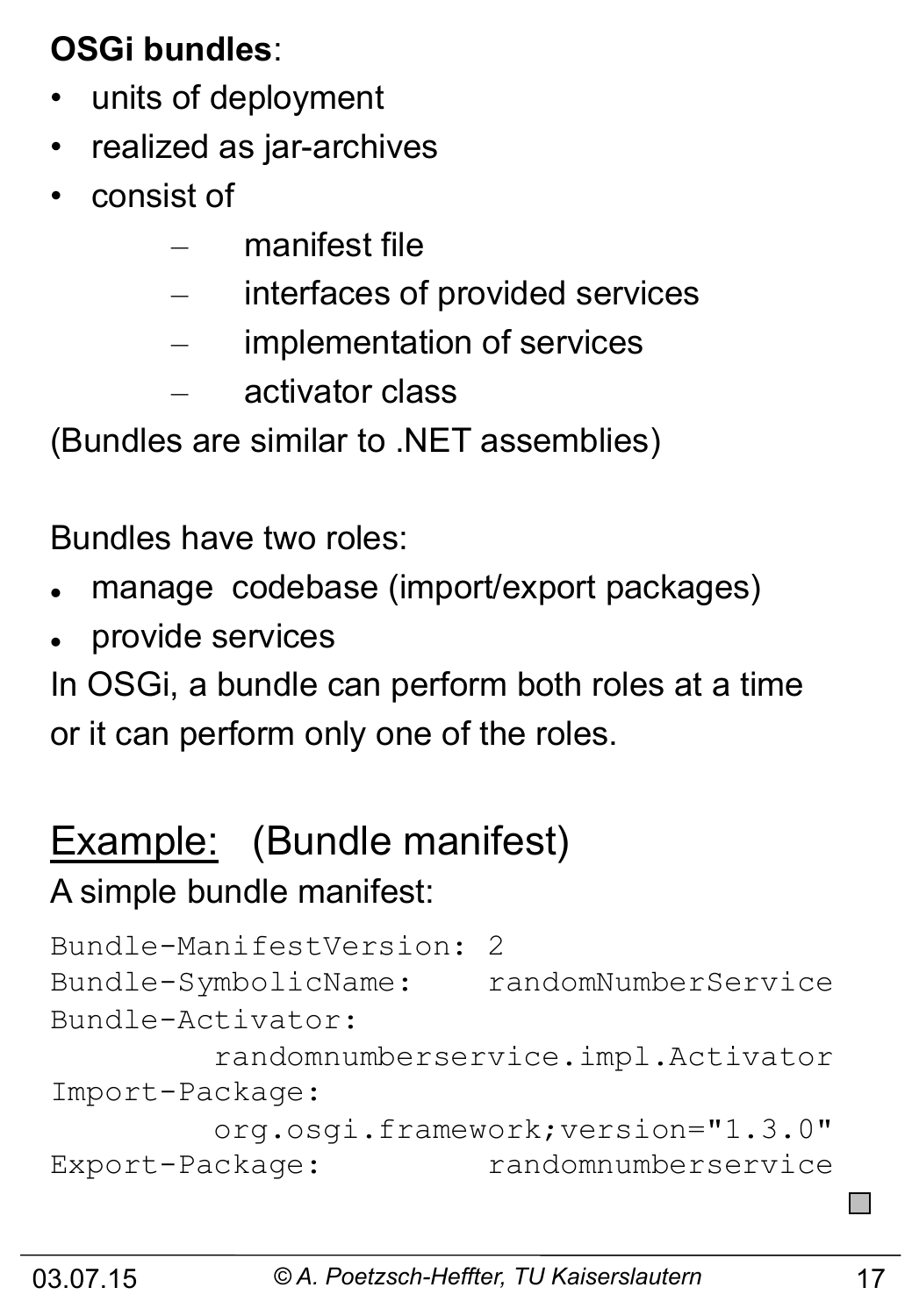## 8.2.2 OSGi Container and Framework

- According to the OSGi terminology, the OSGi framework includes
- the container, that is the program managing the bundles, and
- the API for accessing the container and its services from bundles.
- The container supports dynamic linking and provides the following bundle states:

INSTALLED – Bundle has been successfully installed.

- RESOLVED All Java classes that the bundle needs are available. Bundle is either ready to be started/has been stopped.
- STARTING The bundle is being started, the BundleActivator. start method will be called, and this method has not yet returned. When the bundle has a lazy activation policy (specified in the Manifest), the bundle will remain in the STARTING state until the bundle is first used.
- ACTIVE The bundle has been successfully activated and is running; its Bundle Activator start method has returned.
- STOPPING The bundle is being stopped. The BundleActivator.stop method has been called, but not yet returned.
- UNINSTALLED The bundle has been uninstalled. It cannot move into another state.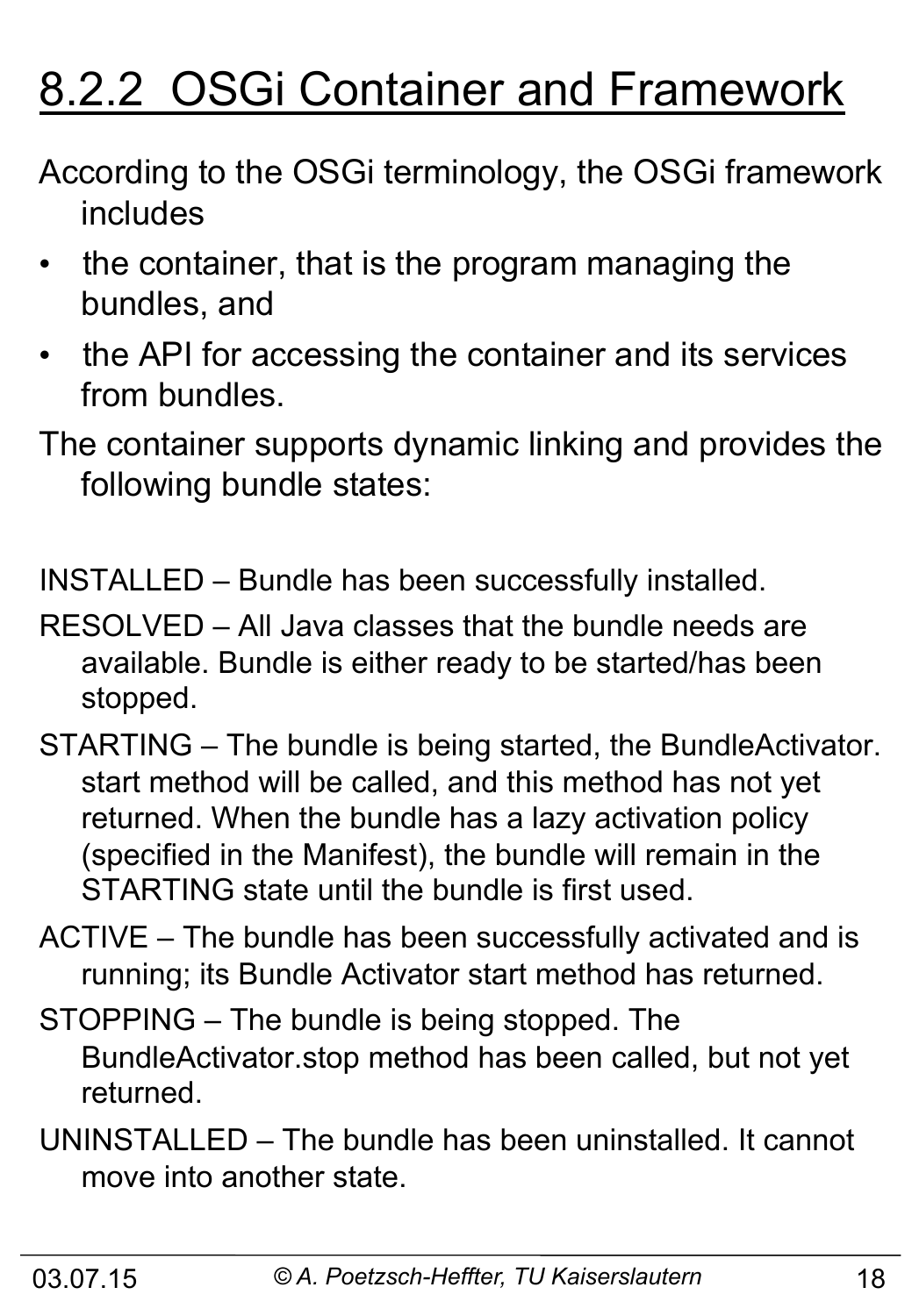### Transitions between bundle states:



### Transitions can be triggered

- by other components via the framework
- from a shell:

```
$ equinox 
osgi> install file:///osgi/plugins/randomNumberService.jar 
Bundle id is 2 
osgi> install file:///osgi/plugins/client.jar 
Bundle id is 3 
osgi> start 2 
randomNumberService starting 
randomNumberService initialized 
randomNumberService registered 
osgi> start 3 
client : starting 
client : got service 
client : generating a random number: -1065829765
osgi> stop 3 
.........
```
### 03.07.15 *© A. Poetzsch-Heffter, TU Kaiserslautern* 19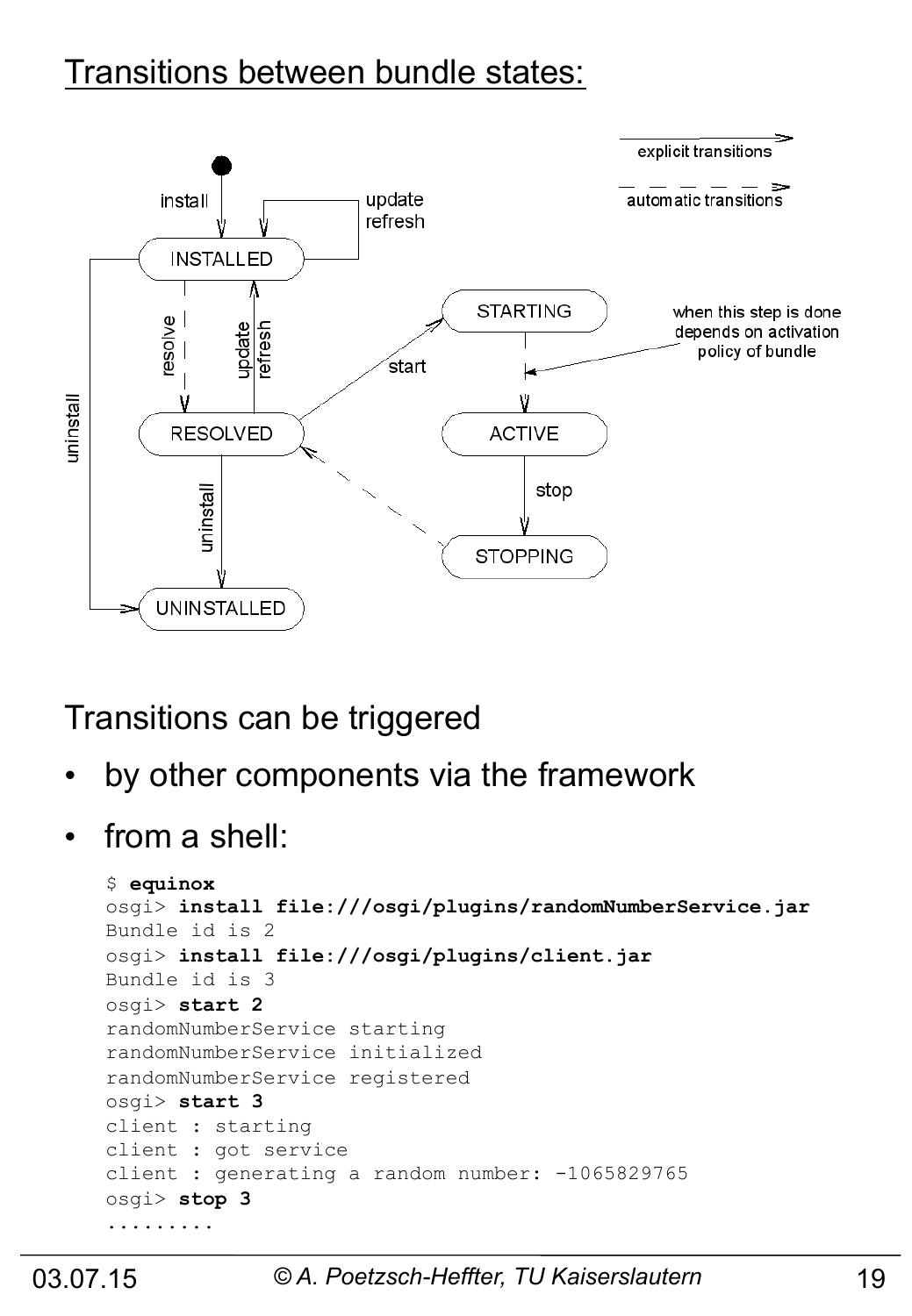## 8.2.3 Further Features of OSGi

OSGi provides many more features. Important examples are support for

• Event infrastructure:

 The framework supports events to communicate state changes of bundles to other bundles.

- Startup and shut down: There is a detailed procedure for shutting down and starting containers. In particular, all started bundles at shut down time are automatically restarted at start up.
- Security:

 An optional security layer supports authentication of bundles (based on the Java security architecture)

• Versioning:

 OSGi allows the use of different versions of bundles and packages. Version numbers and ranges can be used with bundle imports.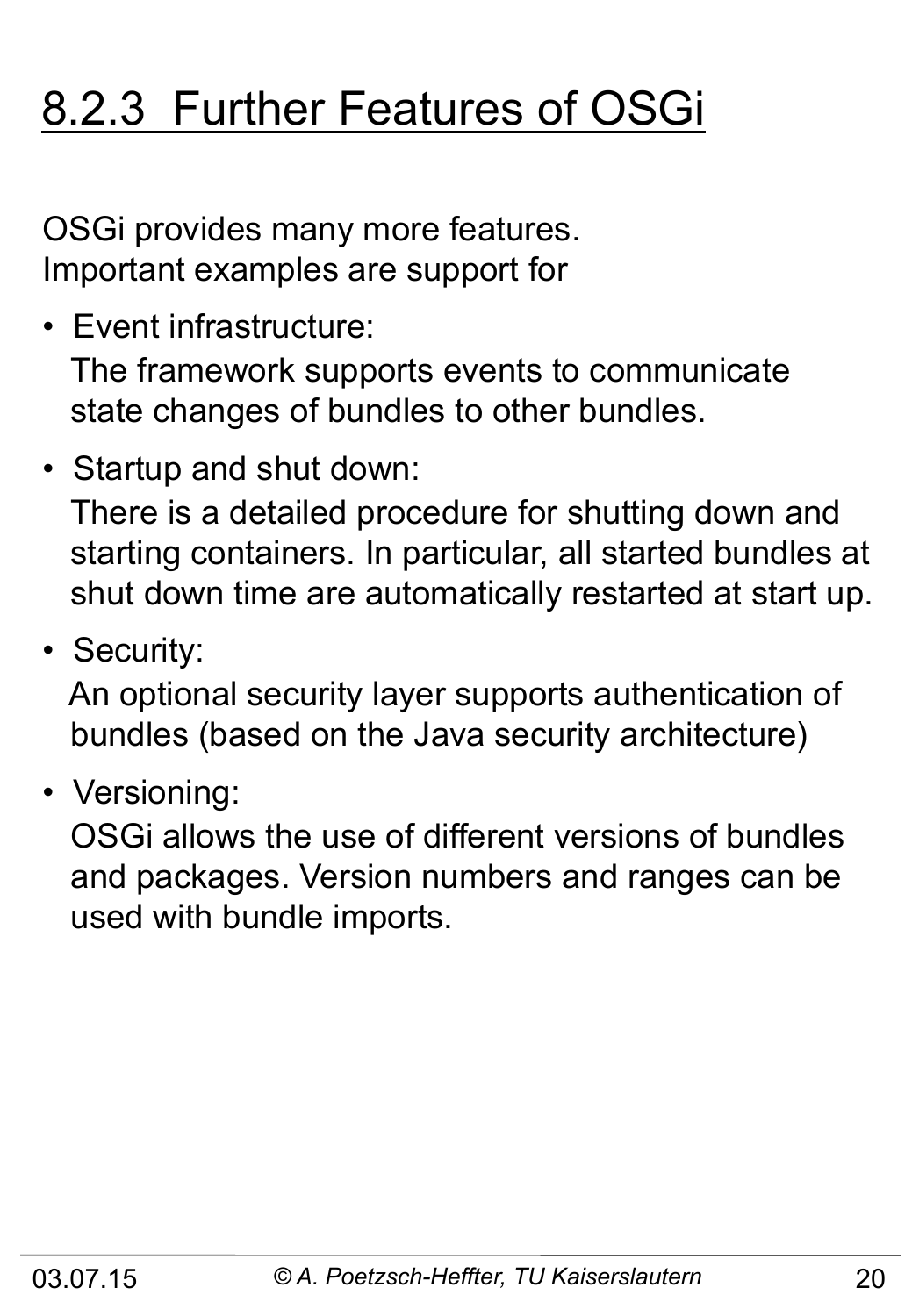## **8.3 Enterprise JavaBeans**

The Enterprise JavaBeans framework is a component framework developed by Sun Microsystems. It supports the realization of application servers according to the three tier architectural pattern.

Explanation: (Application server)

An *application server* is a software system that provides services for (remote) clients.

The persistent data involved in such services is usually managed by databases.

The tasks of an application sever are:

- Accepting and maintaining the connection to clients (authorization and security mechanisms, control over the client sessions)
- Reading and writing data from and to the database
- Transaction mechanisms
- The core functionality of the supported services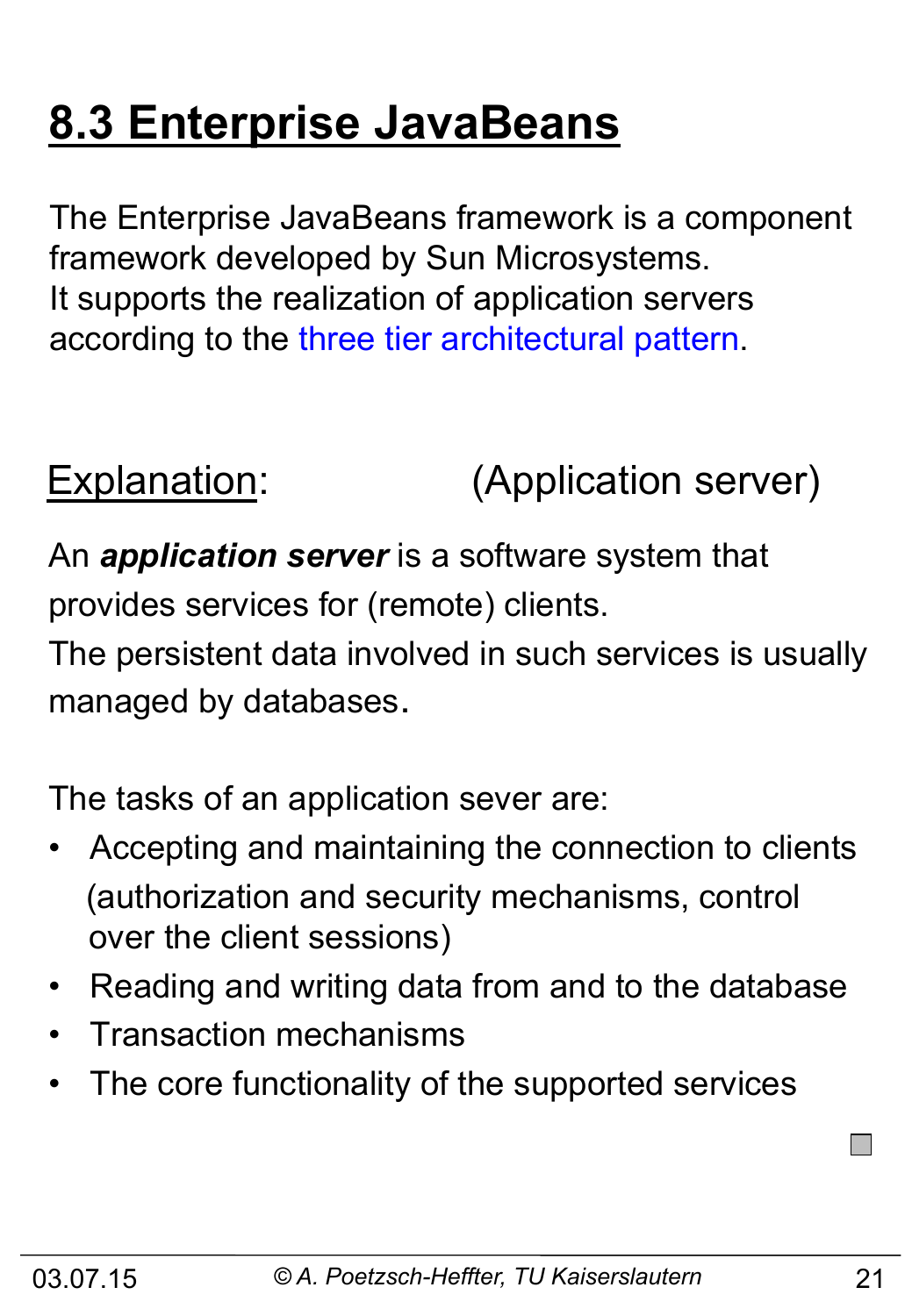In the following, we describe according to EJB Vers. 2

- the component model, i.e. what beans are and how they are described, and
- the infrastructure to deploy and work with beans Then, we discuss changes of EJB version 3.

Main goal: Explain what an component framework for application server is (not EJB in detail)

Further reading:

Enterprise JavaBeans Specifications

## Remarks:

- EJB shows (like OSGi) that component frameworks do not provide the implementation of components to be used in the constructed systems (in contrast to program frameworks).
- A number of other component frameworks supporting the construction of application servers are available (e.g. the Spring Framework).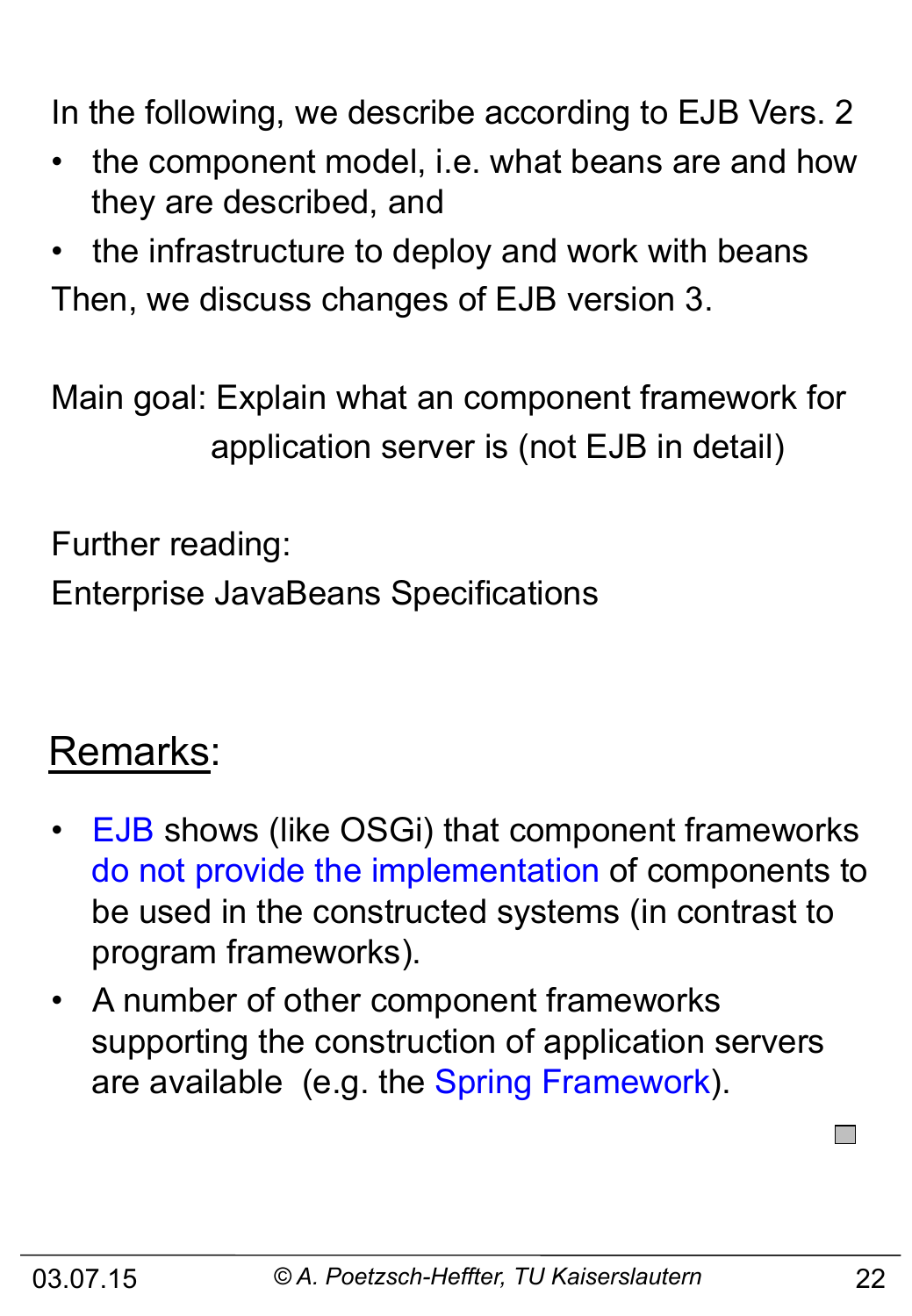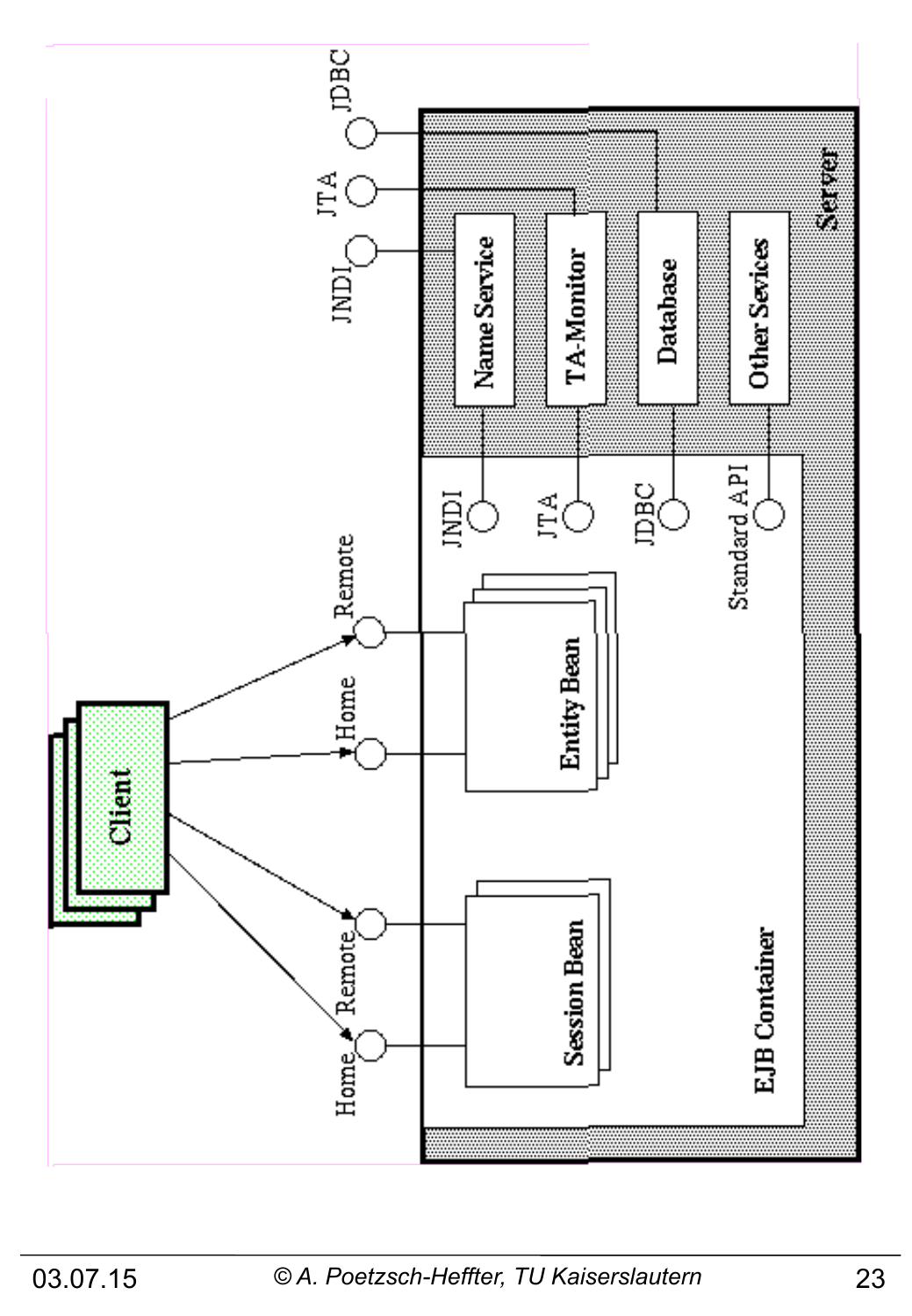## 8.3.1 Component Model

The Enterprise JavaBeans are the components from which a so-called application assembler constructs a server-side application.

The resulting application is deployed in an EJB container. After deployment, it is available to clients.

The application and thus the beans can use the mechanisms of the underlying container like:

- transaction mechanisms,
- control for persistence,
- security services,
- etc.

## **Bean Species and Parts**

The beans are the units of composition in the EJB framework, i.e. the components. We speak of

- • *bean instances:* These are the runtime objects. A bean instance might consist of more than one object.
- • *bean components:* This is the software implementing their functionality. A bean component comprises more than one Java class.
- There are two different kinds of beans: *Entity* beans and *session* beans.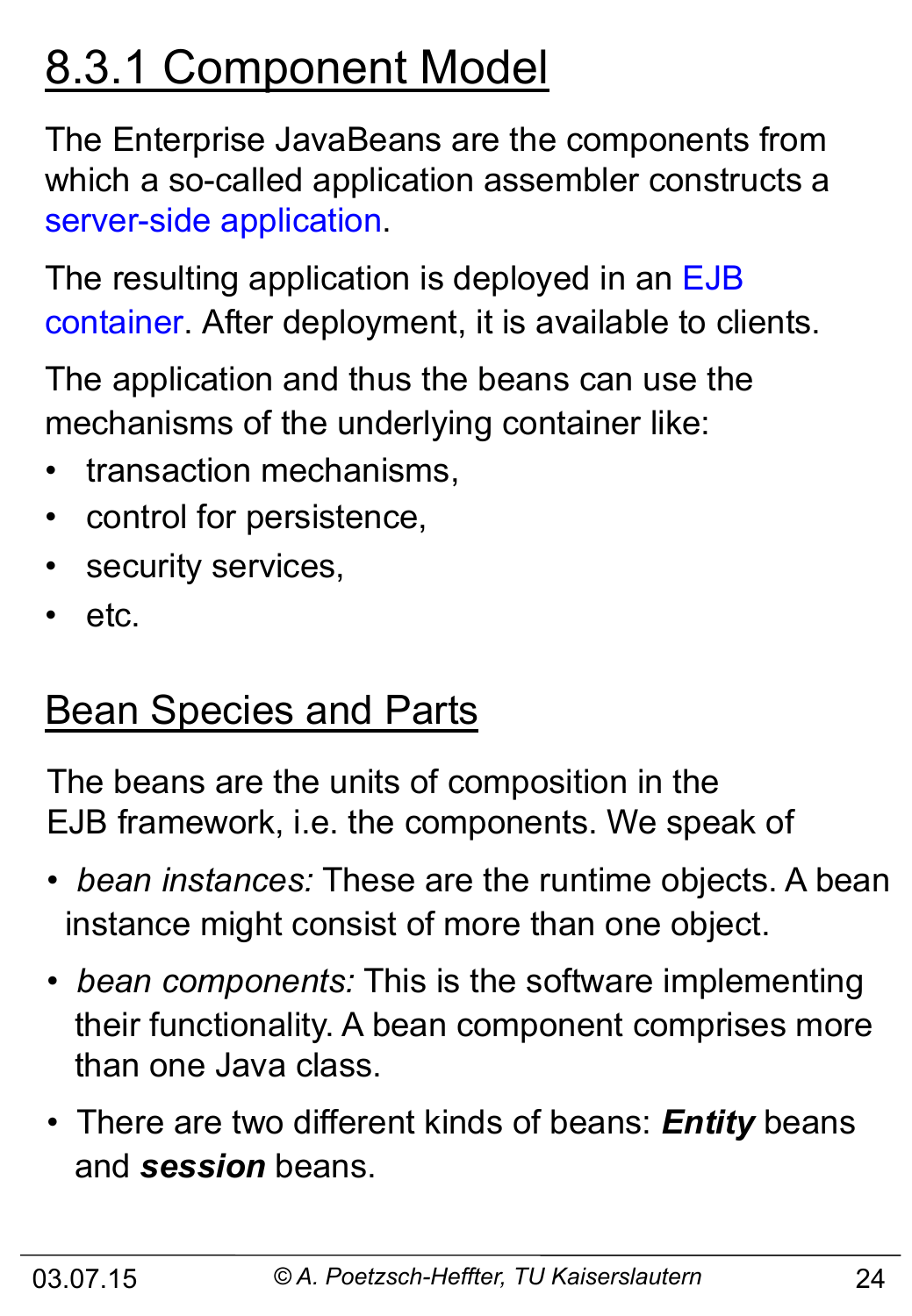*Entity beans* essentially represent the data objects handled by the system (e.g. bank accounts, products, assurance policies, orders, or employees).

An entity bean instance usually corresponds to what is called an entity in the literature about entityrelationship modeling and data base systems.

Entity bean instances are usually persistent. The programmer of the bean can choose between

- bean-managed persistence: persistence mechanisms implemented by programmer;
- container-managed persistence: persistence is managed automatically by the container.

An entity bean instance can be accessed by different clients communicating with the application sever. The instance is logically identified by a so-called *primary key.* 

*Session beans* are used to model tasks, processes, or behavior of the application server.

A session bean corresponds to a service for a client.

A session bean instance is a private ressource of a client.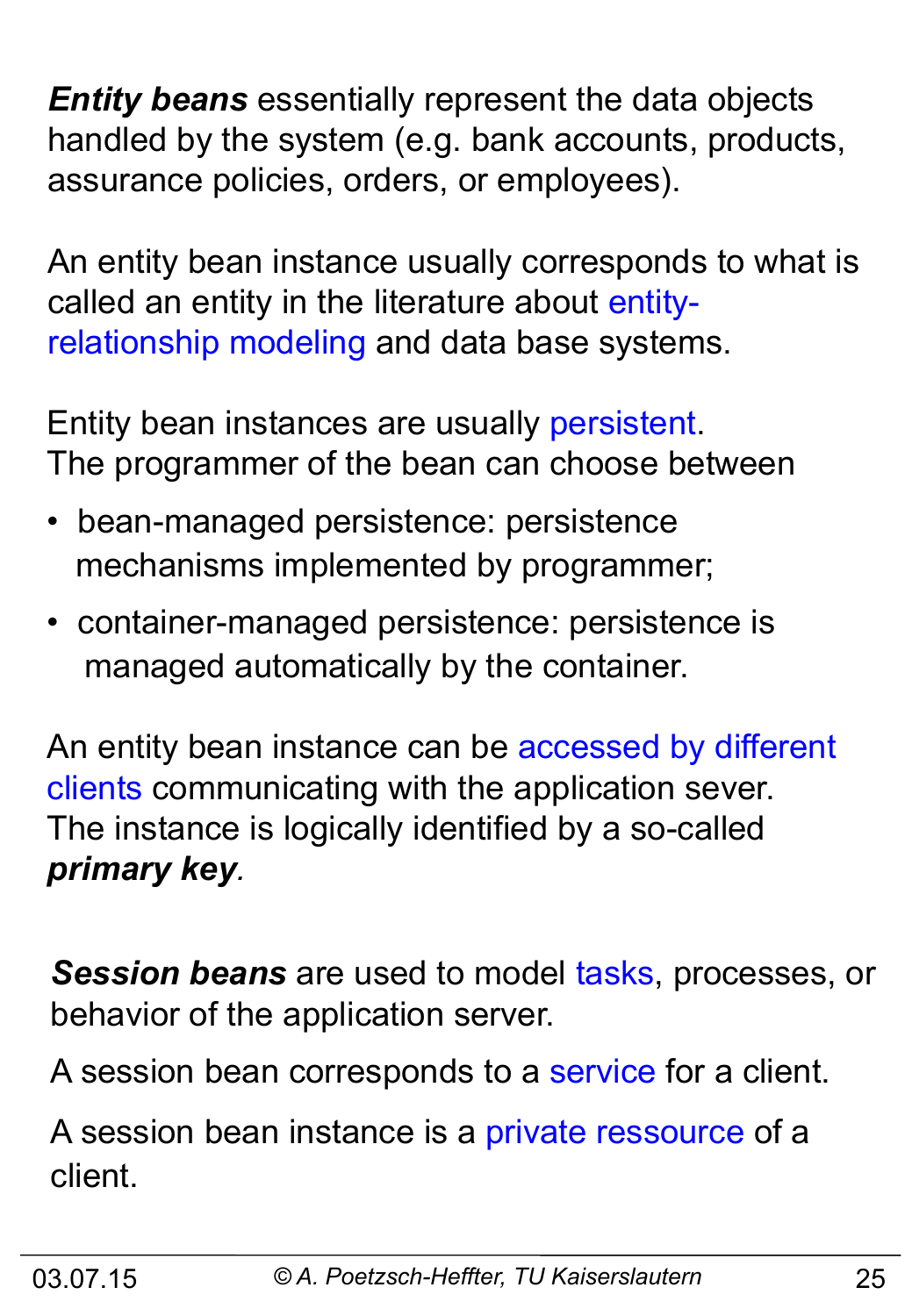The framework distinguishes between

- *stateless* session beans and
- *stateful session* beans, which have a state that is maintained between method invocations. The state is not persistent.

A *bean component* consists of four or five parts:

- the remote interface,
- the home interface,
- the primary key class (only for entity beans),
- the bean class, and
- the deployment descriptor.

We will explain these parts in turn by a simple example of an entity bean representing a bank account.

### The Remote Interface

The *remote interface* defines the methods that the entity bean provides to the client. It reflects the functionality of the bean.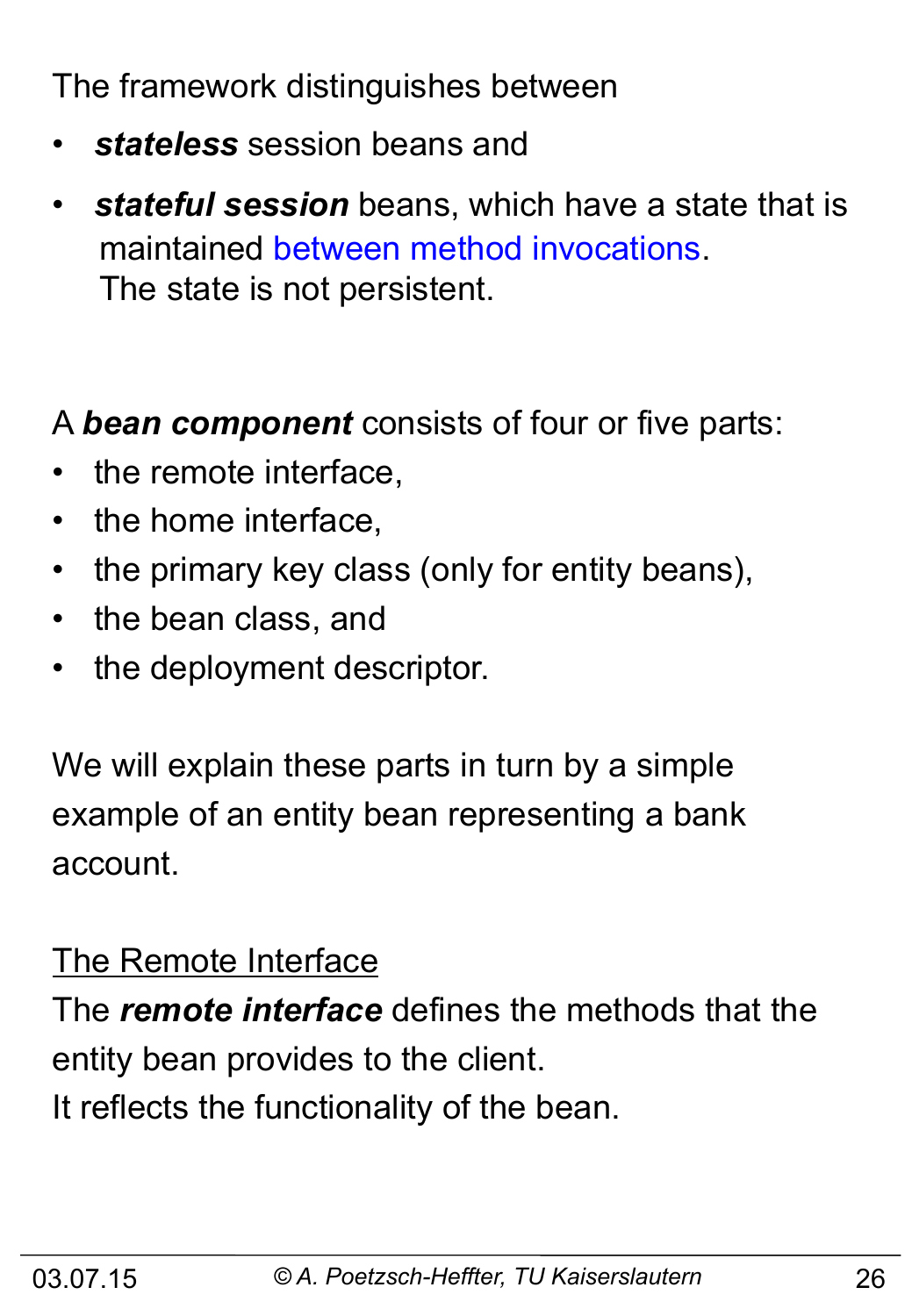The bank account bean of our example allows one

- to ask for the number of the account,
- to query for the balance,
- and to change the balance by a positive or negative amount.

```
public interface BankAccount 
                    extends EJBObject { 
   String getNumber() 
                    throws RemoteException; 
   float getBalance() 
                    throws RemoteException; 
   void changeBalance(float amount) 
                    throws RemoteException; 
}
```
EJBObject is a supertype of all bean instances. In order to support remote method invocation, it is a subtype of type Remote.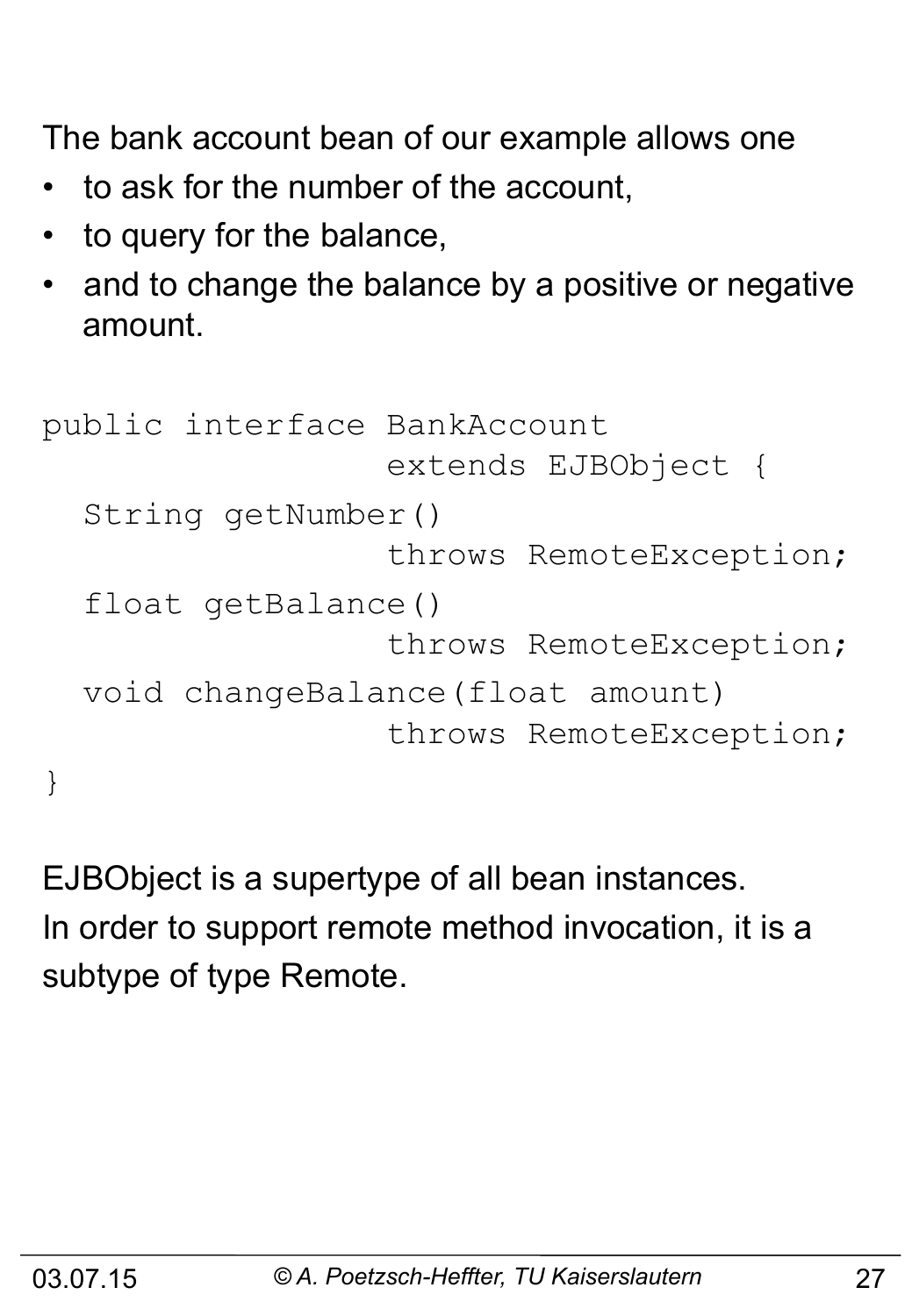### The Home Interface and Primary Key Class

The *home interface* defines the methods concerning the lifecycle of the bean.

The client uses this interface

- to create bean instances,
- to find them,
- and to remove them.

In our example, the home interface defines two methods to create and find an account:

```
public interface BankAccountHome 
                    extends EJBHome { 
   BankAccount create(String accNo, 
                         float initBal) 
                 throws CreateException, 
                        RemoteException; 
   BankAccount findByPrimaryKey( 
                      String accPK) 
                 throws FinderException, 
                        RemoteException;
```
}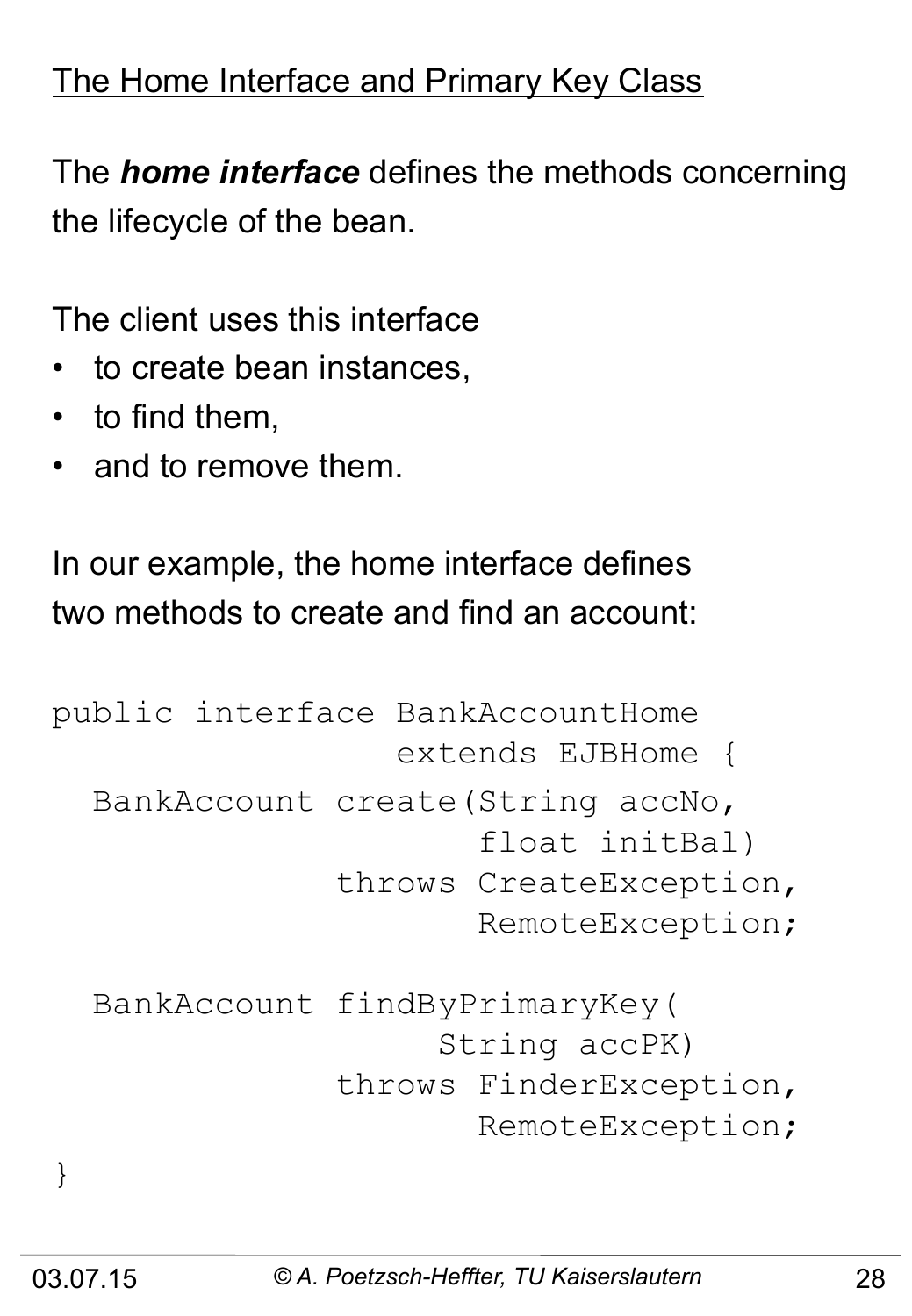Home interfaces have to extend interface EJBHome which contains a method to delete a bean and, as a subtype of Remote, the functionality for remote method invocation.

The method *findByPrimaryKey* plays a special role in the EJB framework. It has to take a primary key as parameter. Its return type has to be the type of the corresponding remote interface.

Here, we use the account number as primary key. As primary key class in our example we use the standard Java *String* class.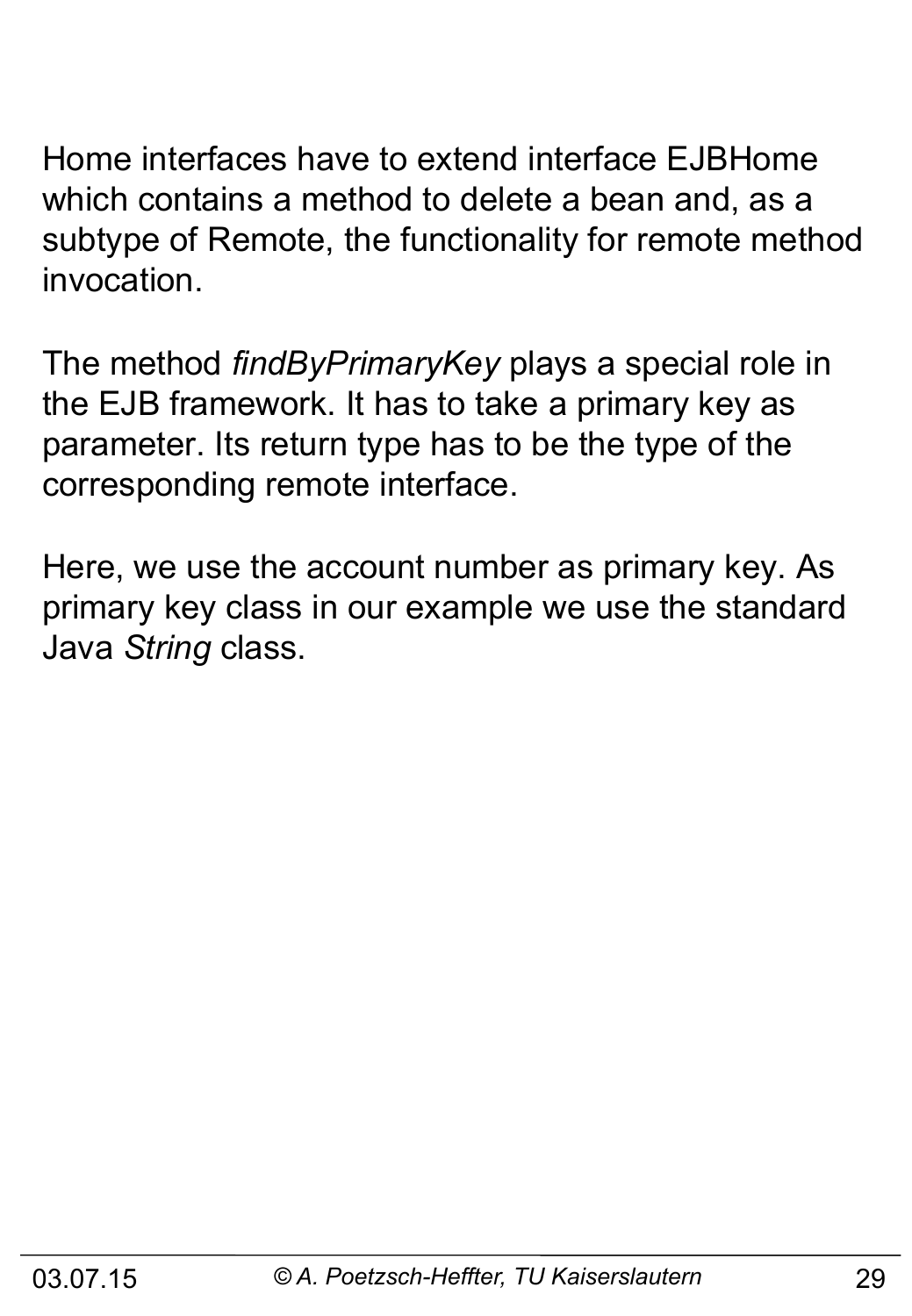### The Bean Class

The bean class provides implementations for the methods of the home and remote interface. The only exception is the method findByPrimaryKey which is provided in the deployment process.

The bean class must not be a subtype of the home and remote interfaces, i.e. it does not "implement" the interfaces in the sense of Java.

It has to provide implementations for their methods. The connection between the bean class and the interfaces will be established during deployment.

```
public abstract class BankAccountBean 
            implements EntityBean { 
   private EntityContext theContext; 
  public abstract String getAccountNumber();
   public abstract void setAccountNumber( 
                                 String value); 
  public abstract float getAccountBalance();
   public abstract void setAccountBalance( 
                                 float value);
```
// continued on following slides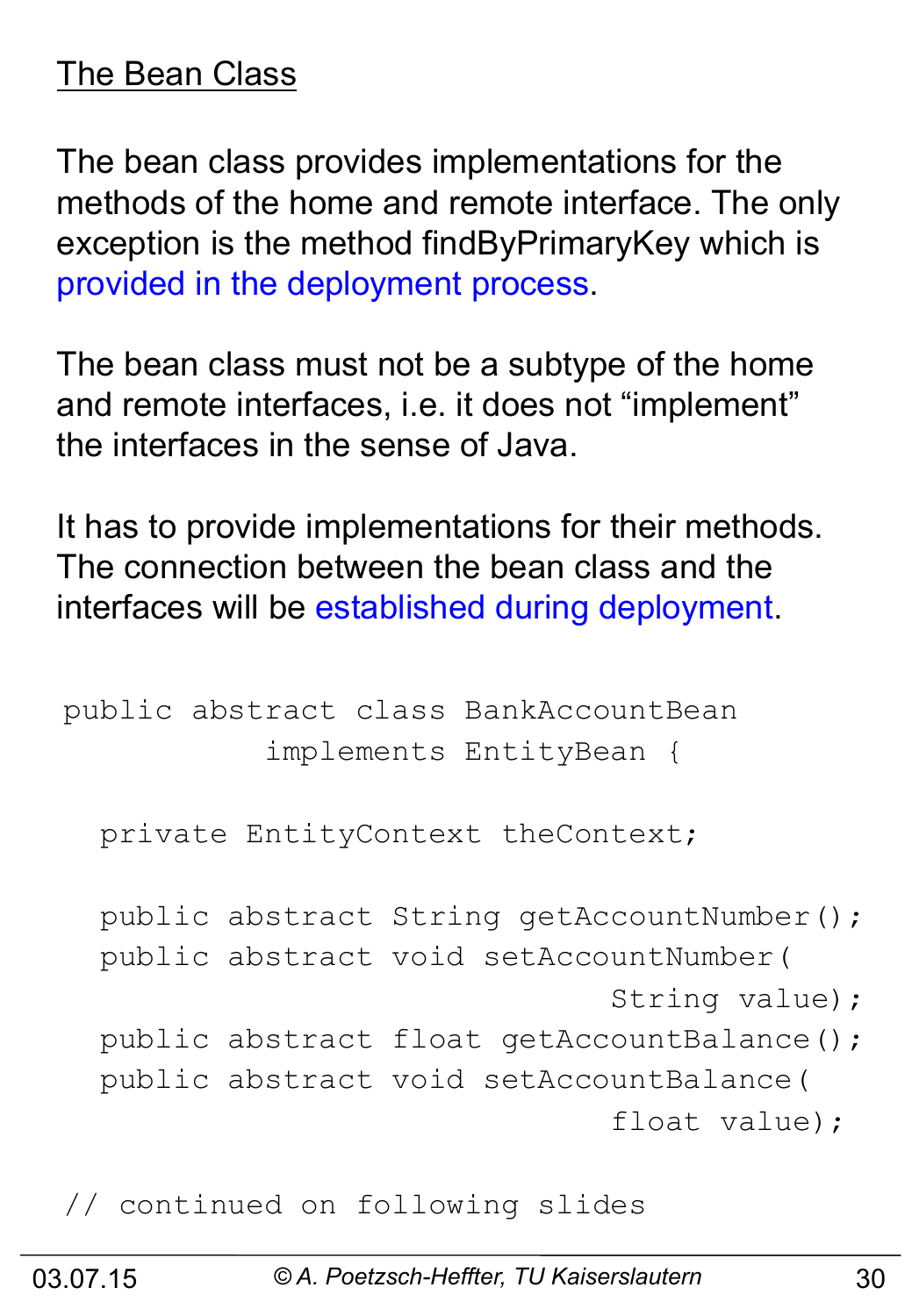```
// corresponds to create method of 
// home interface: ejb+create
    public String ejbCreate( 
              String accNo, float initBal) 
            throws CreateException { 
       setAccountNumber(accNo);
       setAccountBalance(initBal);
        return null; 
 } 
// methods implementing the remote 
// interface 
    public String getNumber() { 
       return getAccountNumber(); 
    } 
    public float getBalance() { 
       return getAccountBalance; 
    } 
    public void changeBalance( 
                            float amount) { 
       setAccountBalance( 
          getAccountBalance() + amount ); 
    }
```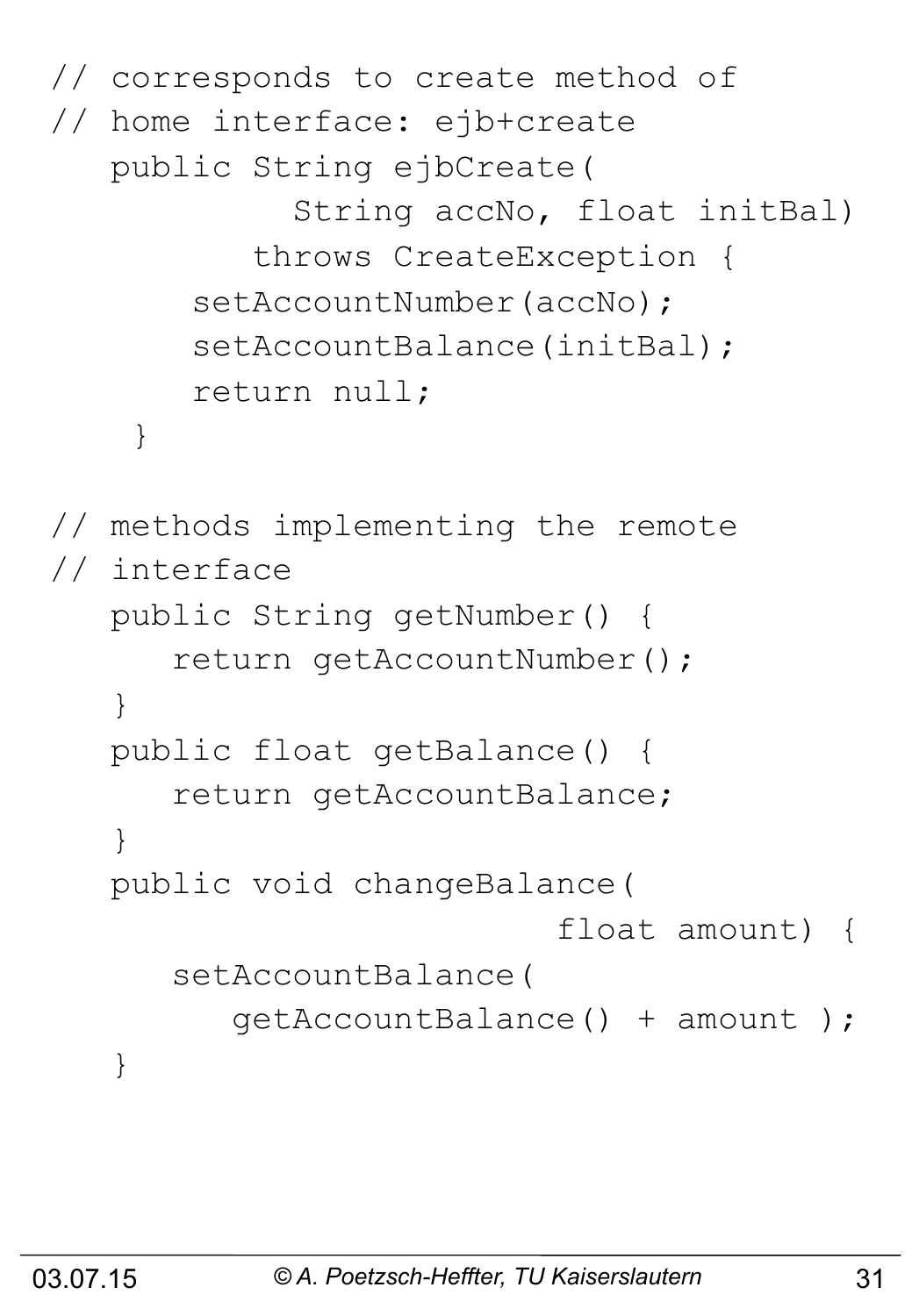```
// the methods of interface 
// javax.ejb.EntityBean
    public void setEntityContext( 
                         EntityContext ctx) 
              throws RemoteException { 
      theContext = ctx; } 
    public void unsetEntityContext() 
              throws RemoteException { 
      theContext = null; } 
    public void ejbRemove() 
              throws EJBException, 
                      RemoveException {} 
    public void ejbActivate() 
              throws EJBException {} 
    public void ejbPassivate() 
              throws EJBException {} 
    public void ejbLoad() 
              throws EJBException {} 
    public void ejbStore() 
              throws EJBException {}
```
}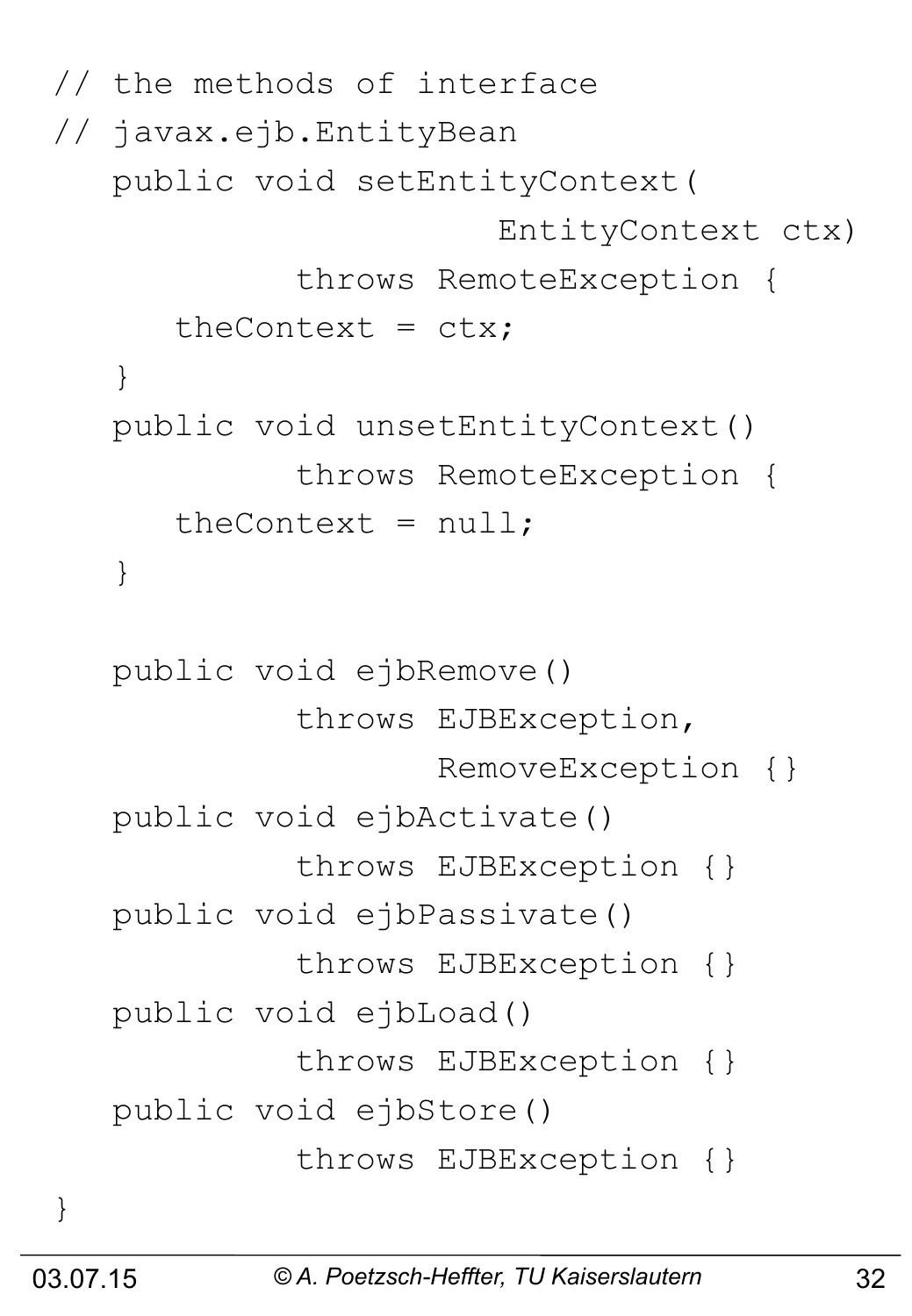Bean classes have to implement the interface EntityBean of the EJB framework.

The methods of this interface manage the communication between the bean and the container.

For example the method setEntityContext allows the container to store so-called context information into the bean. This context information is used by the container to manage the identity of bean instances.

The fields of the class are only virtual fields for the provider of the container managed entity bean in the sense, that the getters and setters are abstract and the implementation is provided by the EJB Container.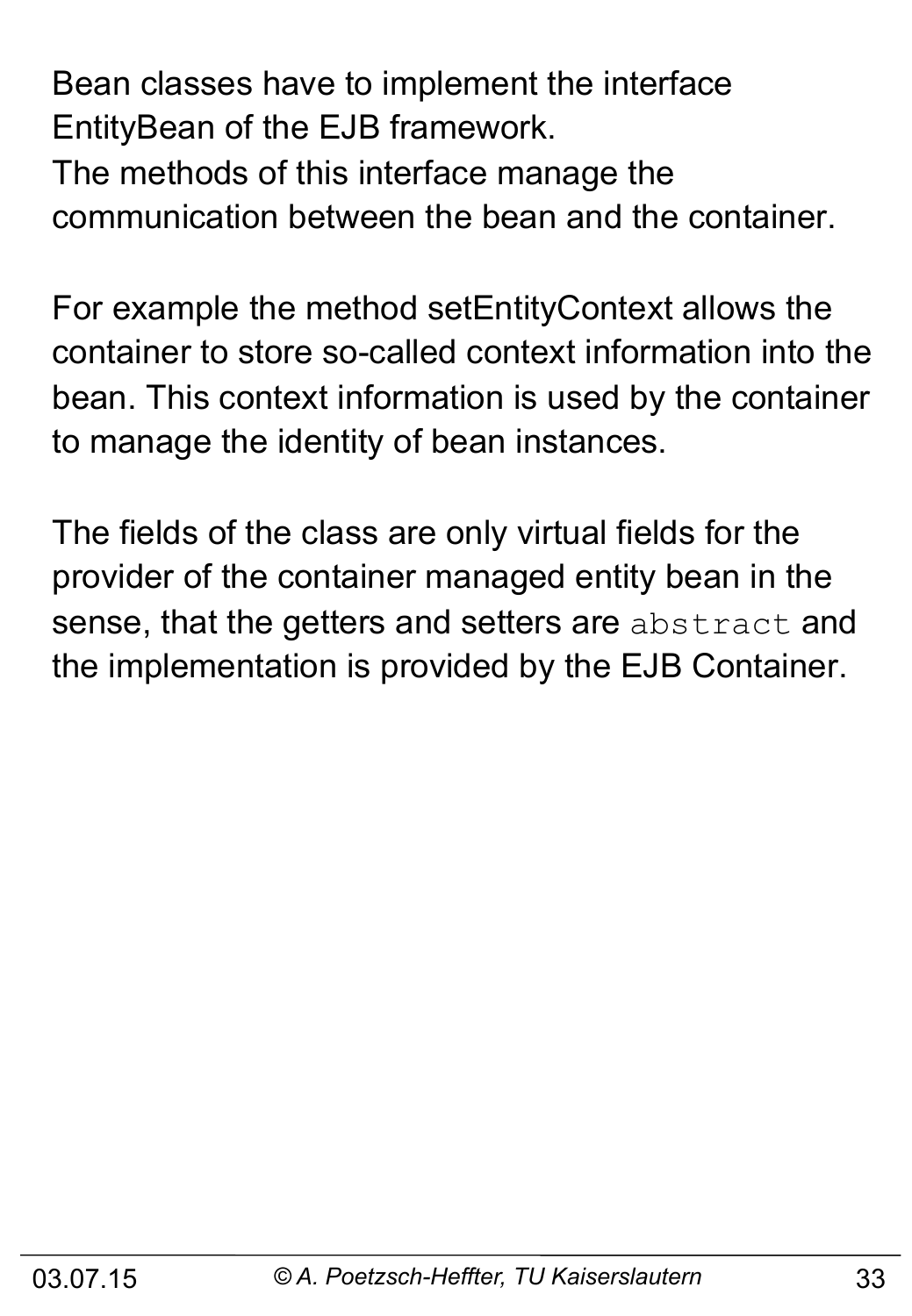## The Deployment Descriptor

## The *deployment descriptor*

- describes the different parts of a bean and the runtime properties like e.g. whether persistence is container- or bean-managed,
- allows to combine several beans into one unit,
- describes external dependency (e.g. to databases or external beans),
- provides deployment information (e.g. access rights specifying who has the permission to invoke a method).
- Deployment descriptors are defined in an XML format.

## Remark:

EJB framework provides a very practical example of a description language with formal syntax to capture architectural relations and properties.

The deployment descriptors are used to deploy the software systems in a semi-automatic way.

n and a strong for the strong strong part of the strong strong strong in the strong strong strong in the strong strong strong strong in the strong strong strong in the strong strong strong strong in the strong strong stron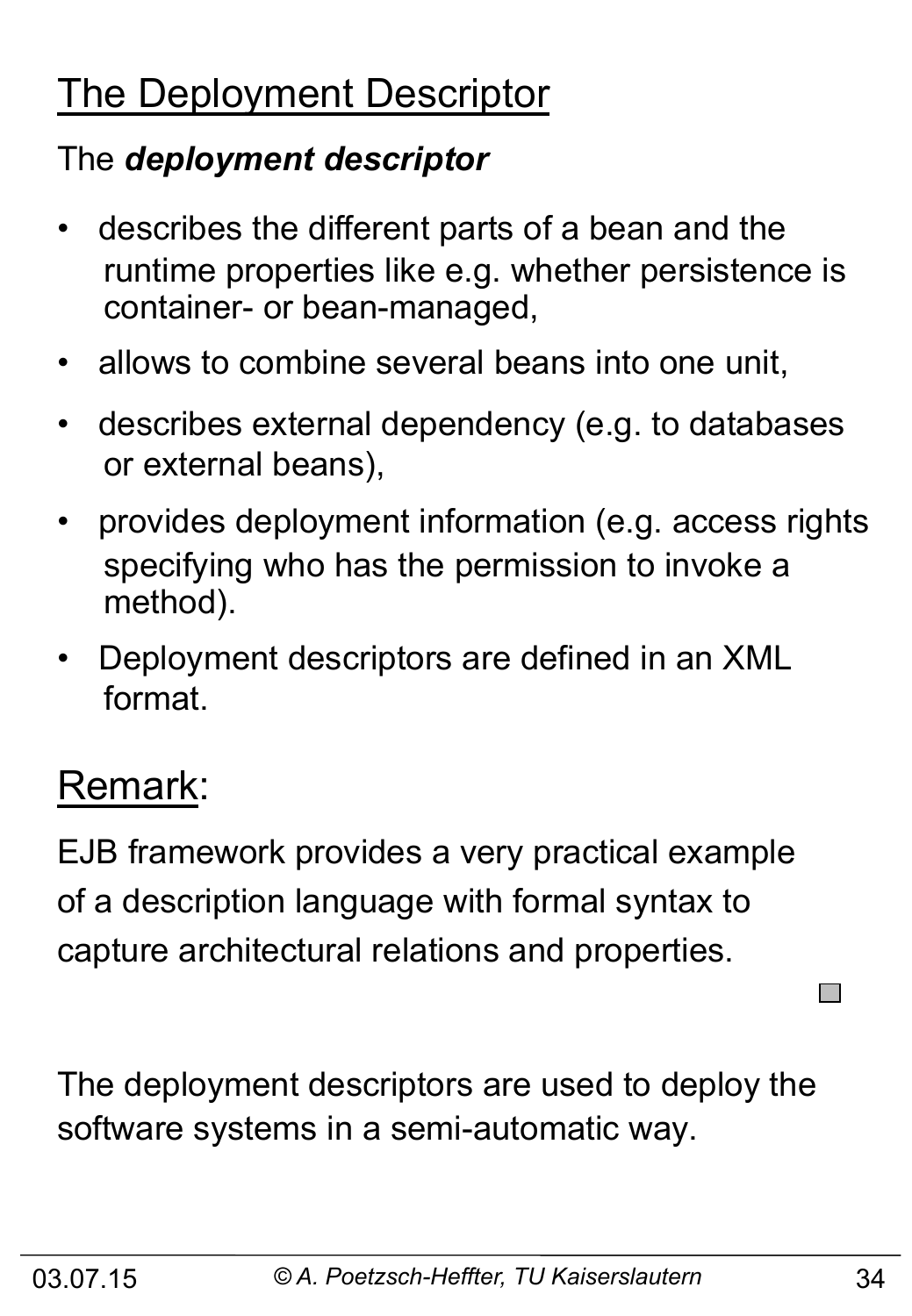```
<?xml version="1.0" encoding="UTF-8"?> 
<ejb-jar xmlns="http://java.sun.com/xml/ns/j2ee 
xmlns:xsi="http://www.w3.org/2001/XMLSchema-instance" 
xsi:schemaLocation="http://java.sun.com/xml/ns/j2ee 
http://java.sun.com/xml/ns/j2ee/ejb-jar_2_1.xsd" 
  version="2.1"> 
   <enterprise-beans> 
     <entity> 
       <description> 
       BankAccount represents a bank account. 
       </description> 
       <!-- name of the bean in JNDI --> 
       <ejb-name>BankAccount</ejb-name> 
       <home>BankAccountHome</home> 
      <remote>BankAccount</remote>
       <ejb-class>BankAccountBean</ejb-class> 
       <persistence-type>Container</persistence-type> 
       <prim-key-class>java.lang.String
                                    </prim-key-class> 
       <reentrant>false</reentrant> 
       <cmp-field> 
       <field-name>accountNumber</field-name> 
       </cmp-field> 
       <cmp-field> 
         <field-name>accountBalance</field-name> 
       </cmp-field> 
       <primkey-field>accountNumber</primkey-field>
```

```
 <!-- continued on the next slide -->
```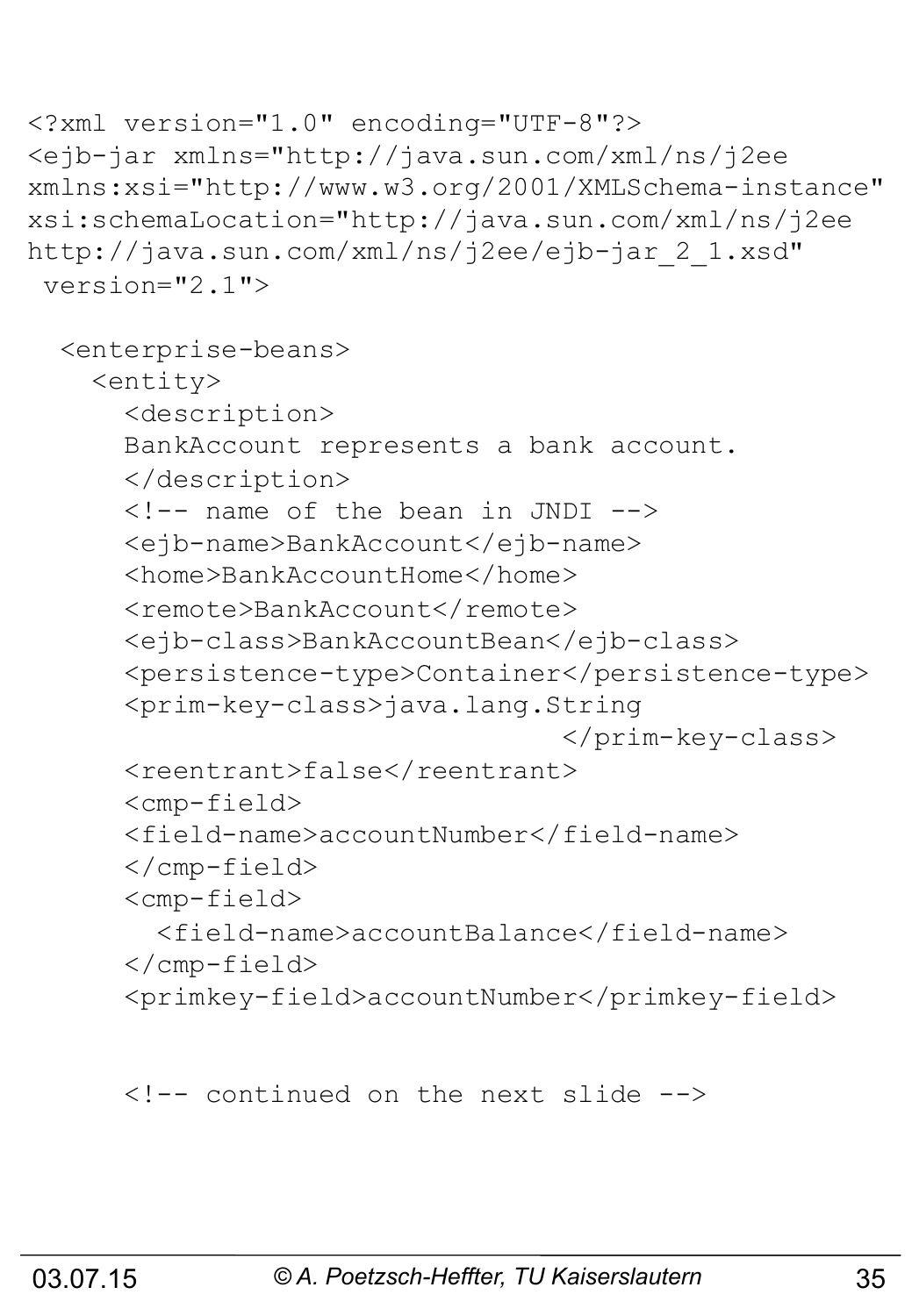```
 <resource-ref> 
         <res-ref-name>jdbc/Bank</res-ref-name> 
        <res-type>javax.sql.DataSource</res-type>
        <res-auth>Application</res-auth>
       </resource-ref> 
     </entity> 
   </enterprise-beans> 
   <assembly-descriptor> 
     <security-role> 
       <description> 
       The role of bank employees 
       </description> 
       <role-name>banker</role-name> 
     </security-role> 
     <method-permission> 
       <role-name>banker</role-name> 
       <method> 
         <ejb-name>BankAccount</ejb-name> 
         <method-name>*</method-name> 
       </method> 
     </method-permission> 
     <container-transaction> 
       <method> 
         <ejb-name>BankAccount</ejb-name> 
         <method-name>changeBalance</method-name> 
       </method> 
       <trans-attribute>Required</trans-attribute> 
     </container-transaction> 
   </assembly-descriptor> 
</ejb-jar>
```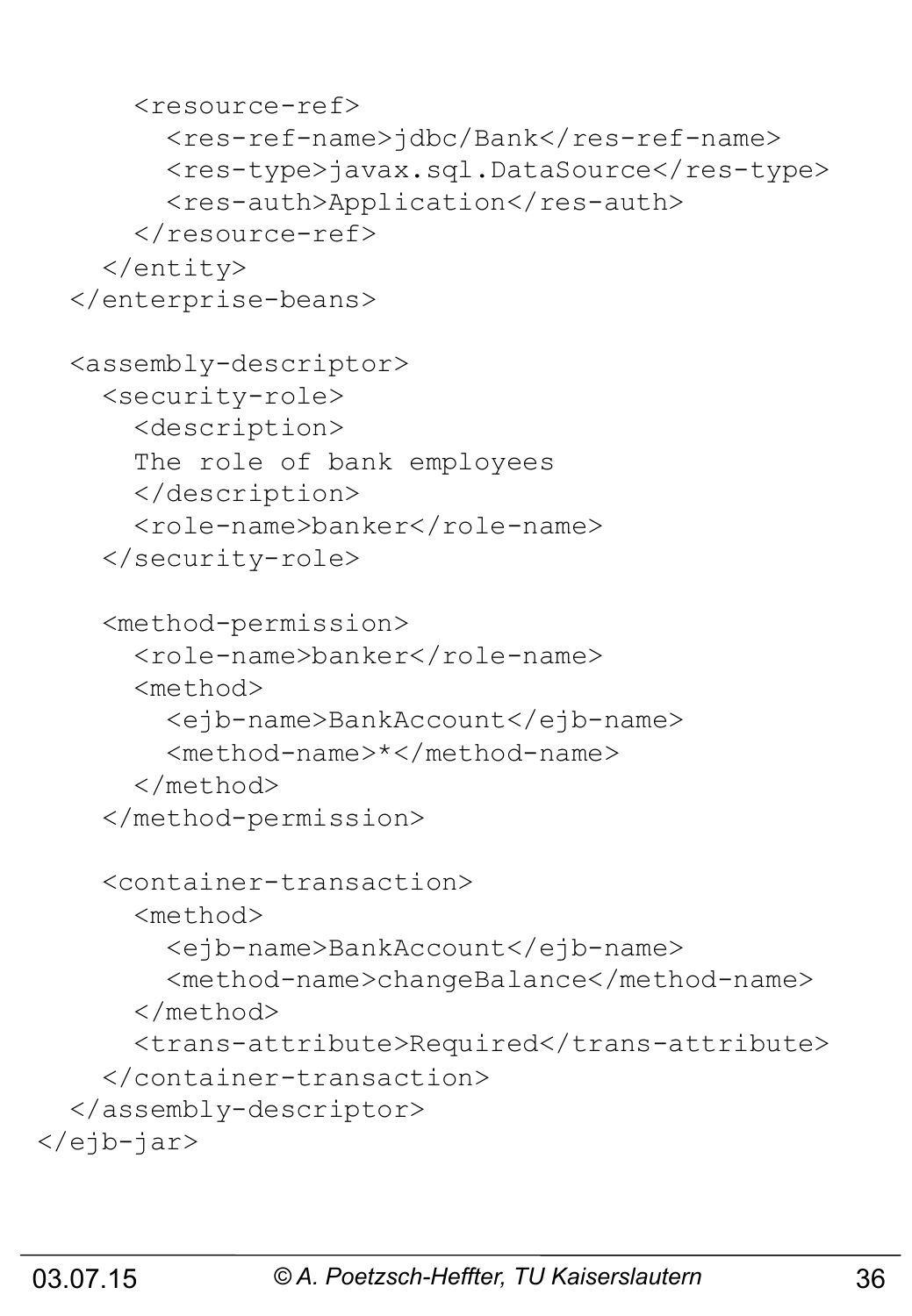## Further Aspects

In summary, the component model of the EJB framework is based on

- Java interfaces and classes
- and an XML document describing the relationship and properties of the parts.

I.e. it is a programming language dependent model.

The EJB specification contains a fairly large number of conventions and rules which

- make it possible that the parts can work together seamlessly,
- allow for the communication with the underlying container,
- make the beans to a large extent independent of the special implementation of the container.

Starting with version 3.0, EJB supports Java annotations to simplify the coding and to realize automated composition by *dependency injection*.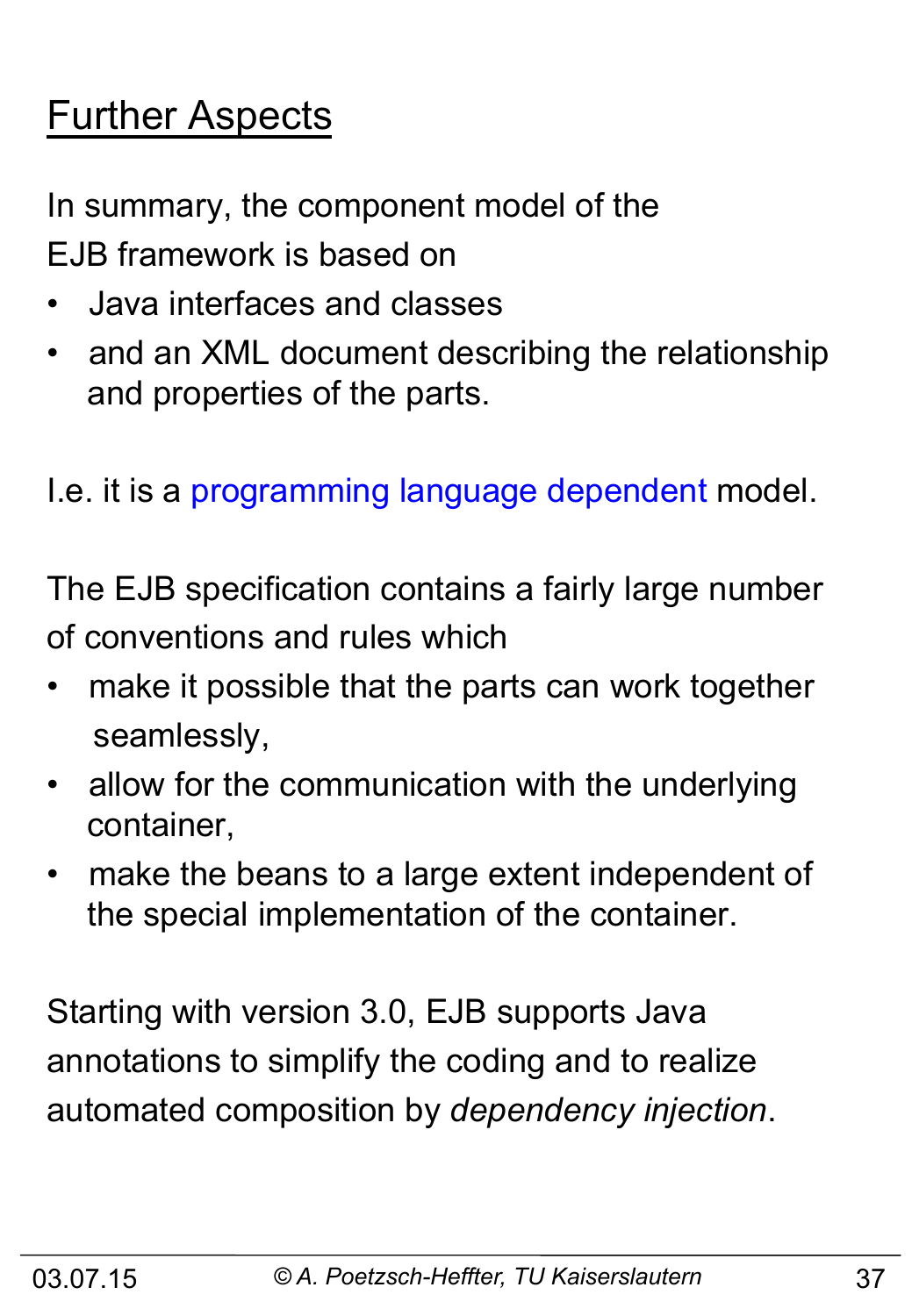In the following, we provide some more rule examples:

- A bean must not return the implicit parameter "this" as result of a method or pass it as a parameter.
- Static variables are forbidden in bean classes.
- Use of threads and synchronization mechanisms is not allowed.
- Use of GUI facilities as well as input- and output-operations are forbidden.
- Use of introspection and reflection must be avoided.
- Beans should not influence class loading and security management.

The basic reason underlying these restrictions is to create a well-defined interface between the components and the container.

This interface has to take behavioral and security aspects into account. E.g.

- deadlocks have to be avoided,
- the access rights of beans have to be restricted so that they cannot manipulate the data of other beans.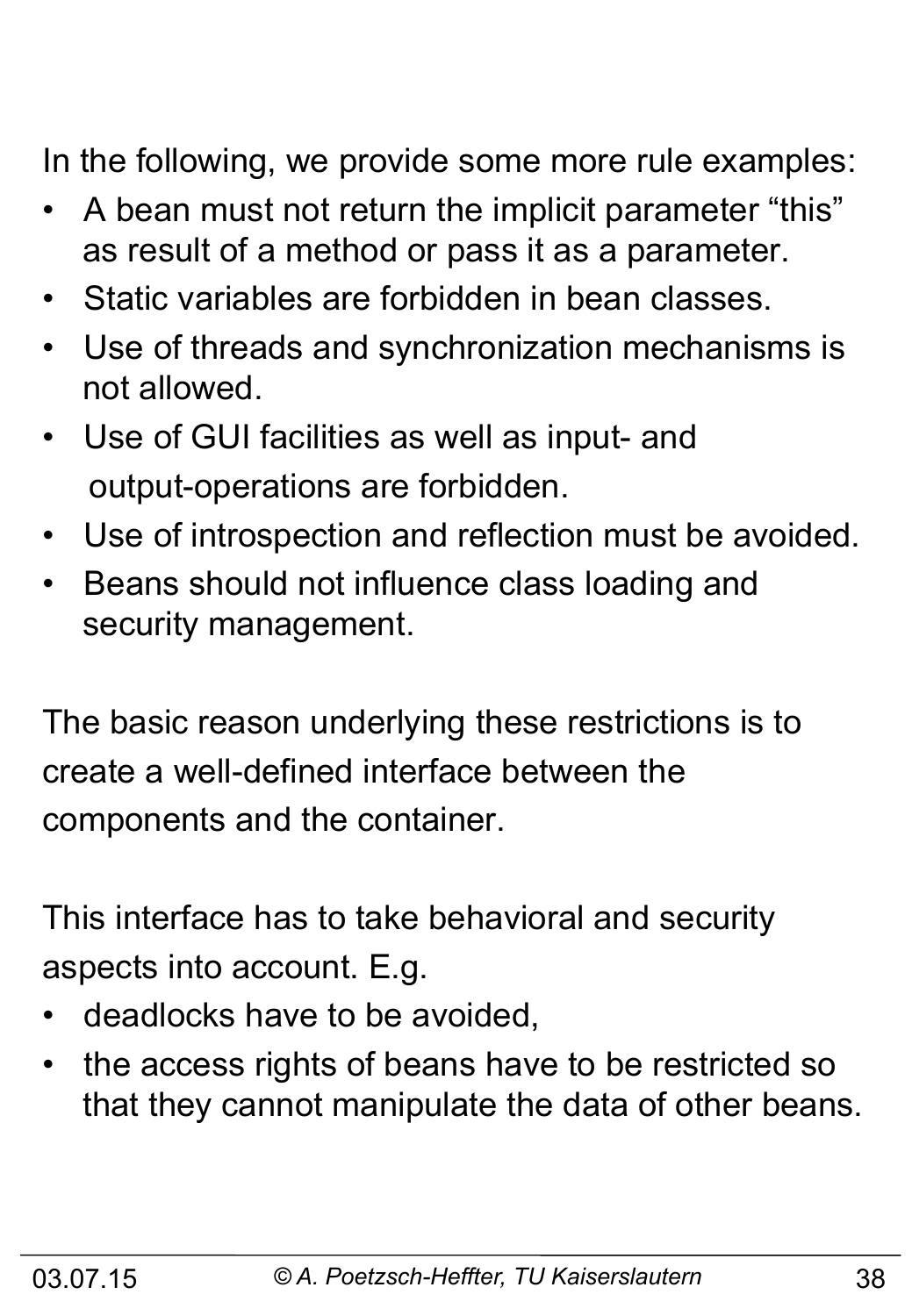## **8.3.2 Component Infrastructure**

The backbone of the EJB component infrastructure is the *EJB container*.

A bean instance can only exist within a container. The container is the runtime environment for bean instances and provides the "necessary services", in particular:

- a naming service,
- a transaction monitor,
- access to a database,
- and Java Mail service

## Managing Beans

The major task of the EJB container is to control the life cycle of bean instances.

It creates and removes instances.

In addition, it is responsible for an efficient management of bean instances:

- Many containers provide mechanisms to passivate and reactivate instances by temporarily storing them on disk.
- Pooling of instances allows to reuse an instance thereby avoiding removing an instance and afterwards creating an equal instance again.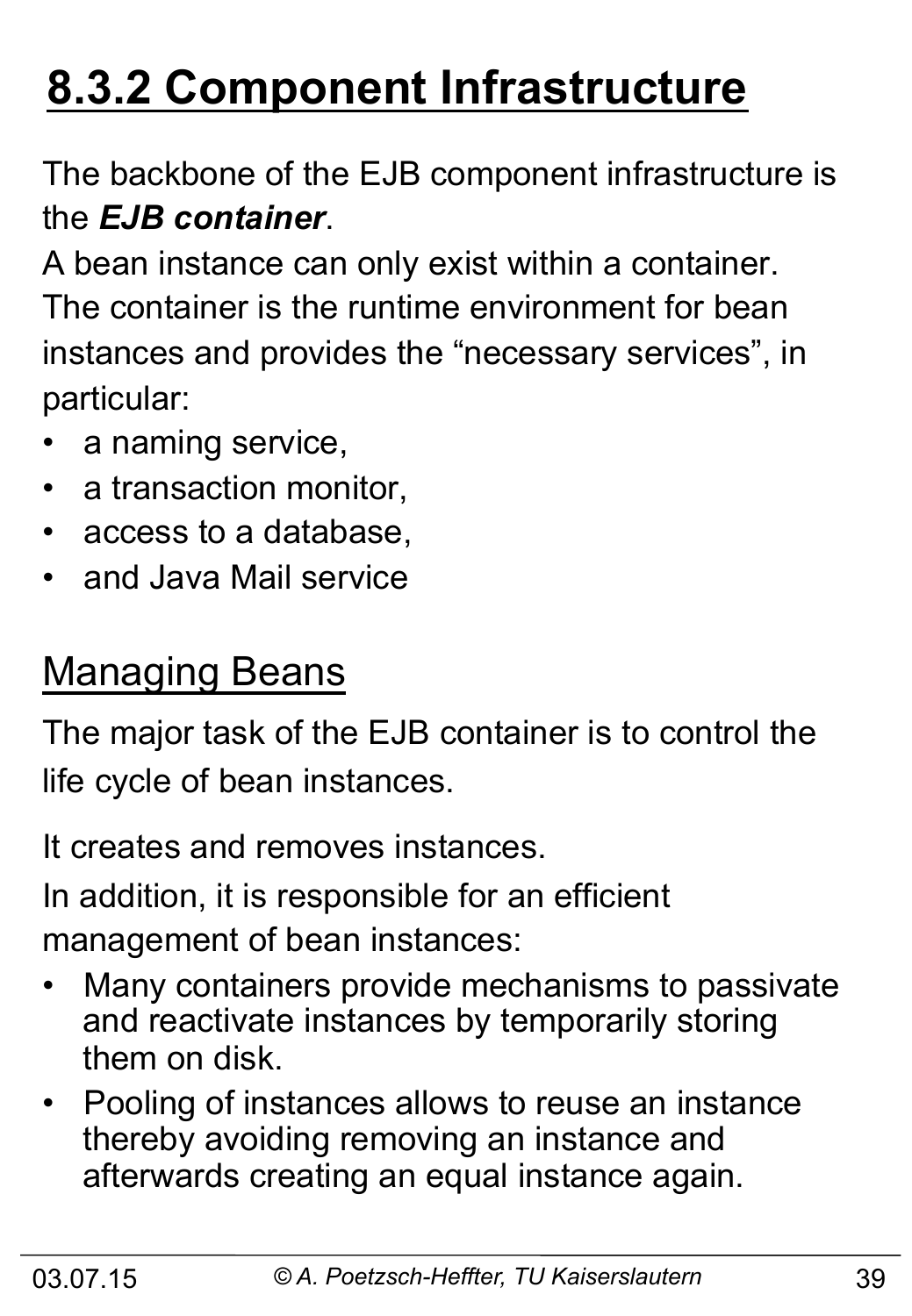- Support for load balancing between different containers: If one container is very busy, use another less frequented container.
- Mechanism to access beans by name. Containers use the Java Naming and Directory Interface which is an extension to the naming mechanism underlying RMI.

### Persistence, Transactions, Security

EJB containers have to support a mechanism that is called container-managed persistence.

An entity bean with container-managed persistence relies on the container to perform persistent data access on behalf of the bean instances.

The container has to

- transfer the data between the bean instance and the underlying database,
- implement the creation, removal, and lookup of the entity object in database,
- manage the mapping between primary key and EJBObject.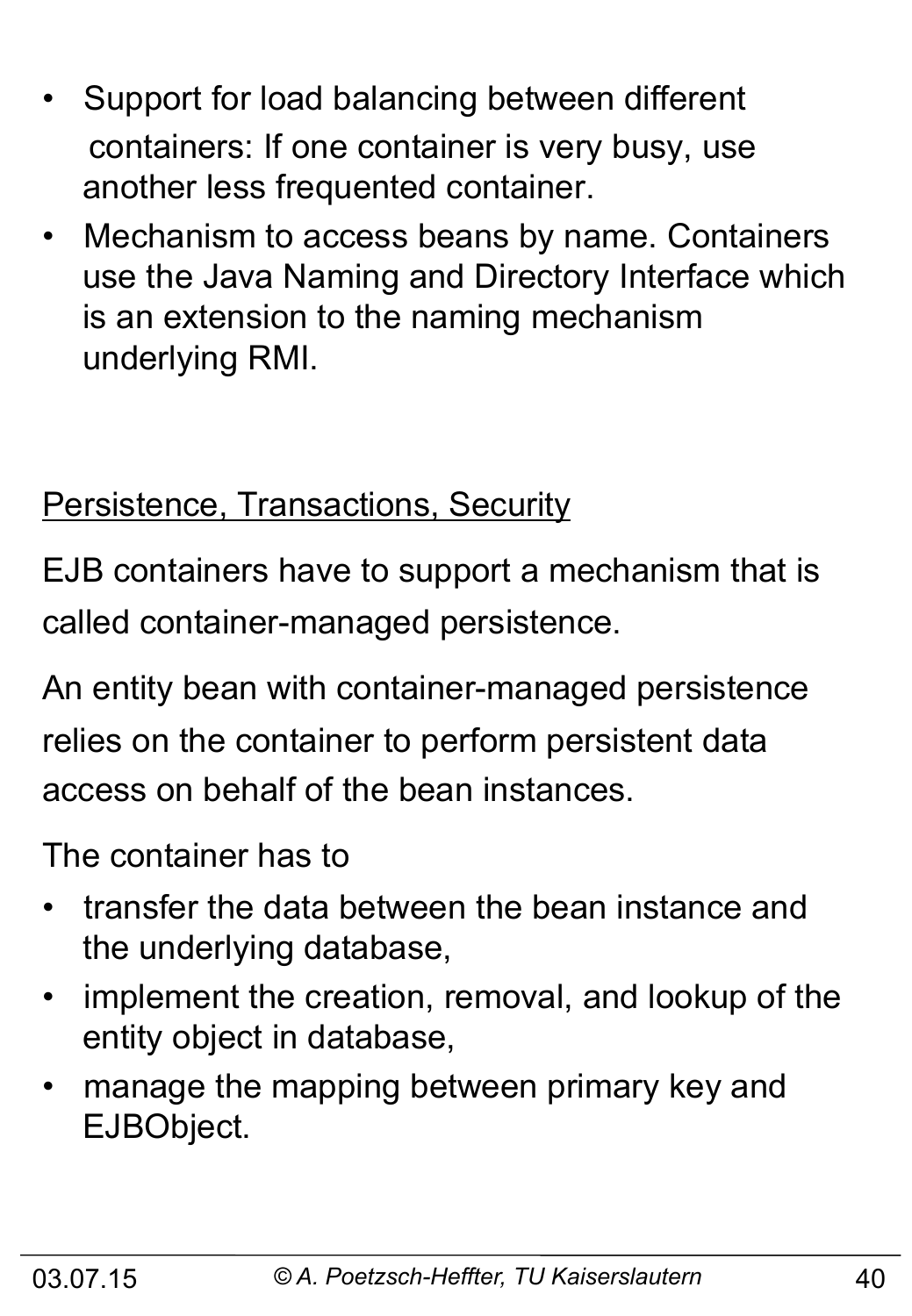Transactions ensure data consistency, taking into account failure recovery and multi-user programming.

The EJB framework supports distributed transactions: An application can automatically update data in multiple databases which may be distributed across multiple sites.

In case of container-managed transaction demarcation, the container demarcates transactions according to instructions provided by the application assembler in the deployment descriptor.

These instructions describe e.g. whether the container should run a method

- in a client's transaction,
- in no transaction,
- or in a new transaction that the container has to start.

In order to support such mechanisms, the EJB framework comprises a transaction model.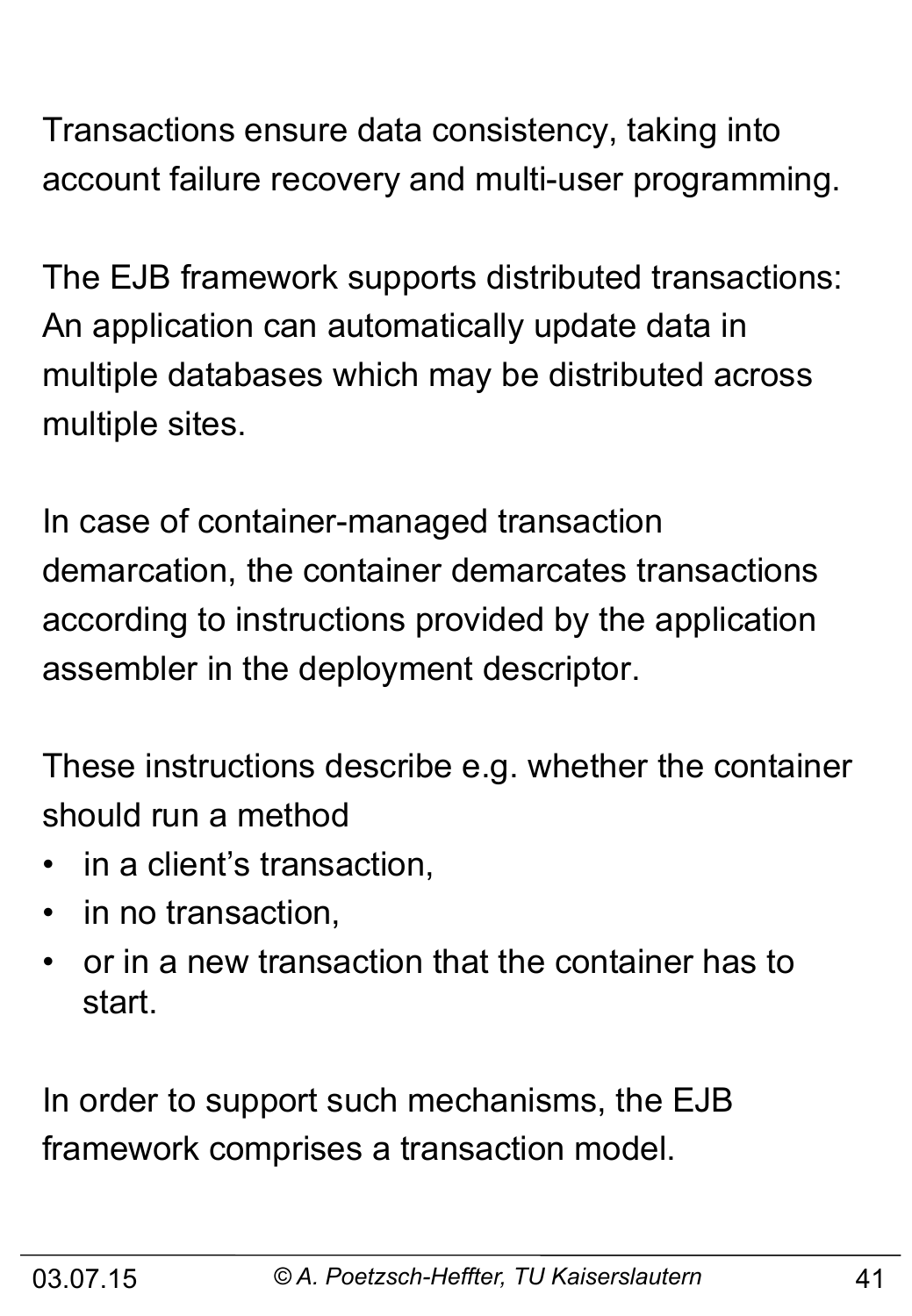The EJB framework provides several mechanisms to secure the applications assembled from the beans. The container provides the implementation of a security infrastructure that can be controlled by socalled security policies.

It is important to have a clear separation between

- application code, i.e. beans,
- and security code, i.e. the security infrastructure of the container and the security policies.

These parts are connected only at deployment time.

## Deployment of Beans

We consider the question of how beans are deployed in containers.

The container developers have to provide tools for the deployment of beans.

For each bean X, the tools take the bean sources as input and generate two classes:

- a class XHome implementing the home interface (EJB home objects)
- and a class XObject implementing the remote interface (EJB remote objects).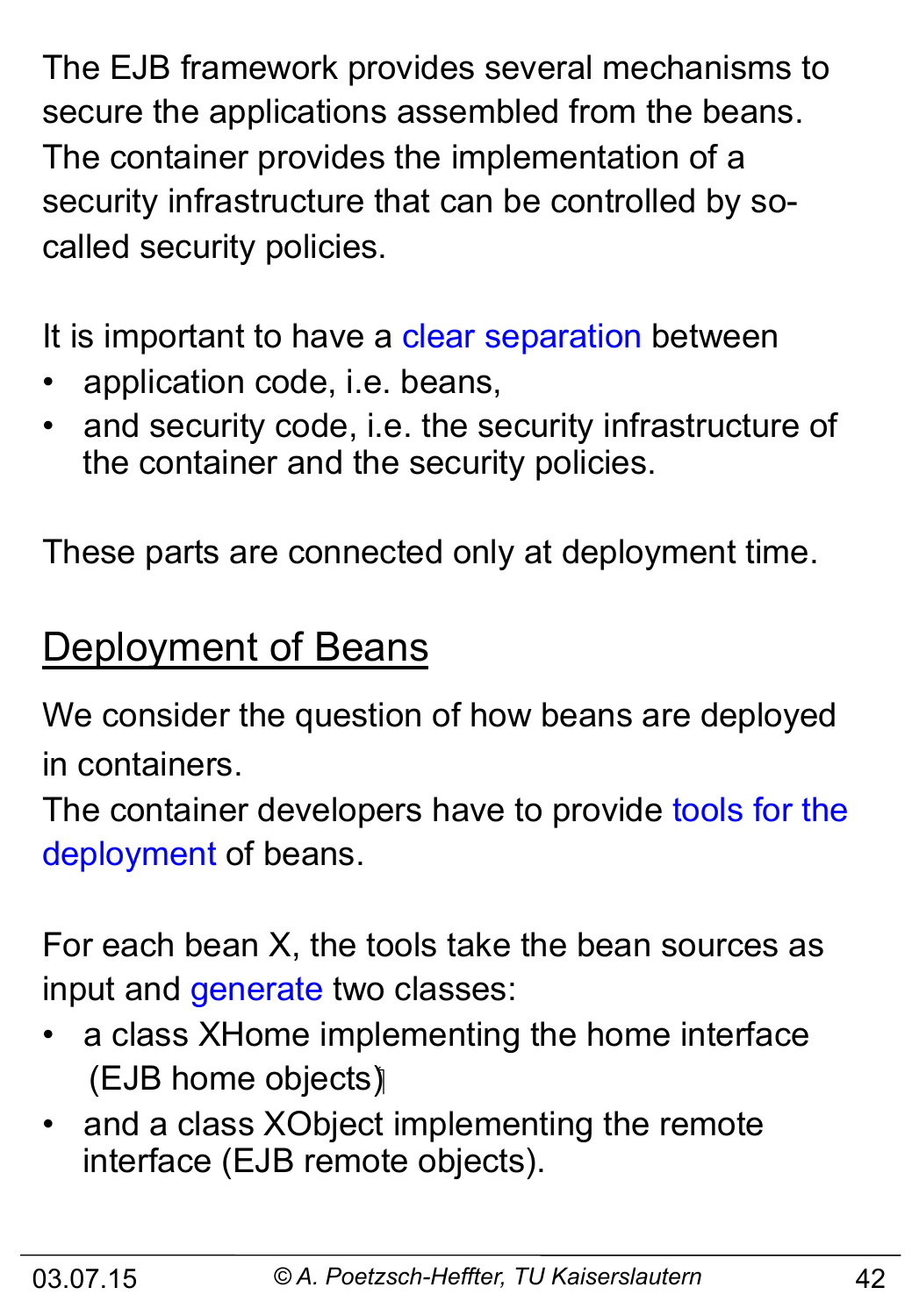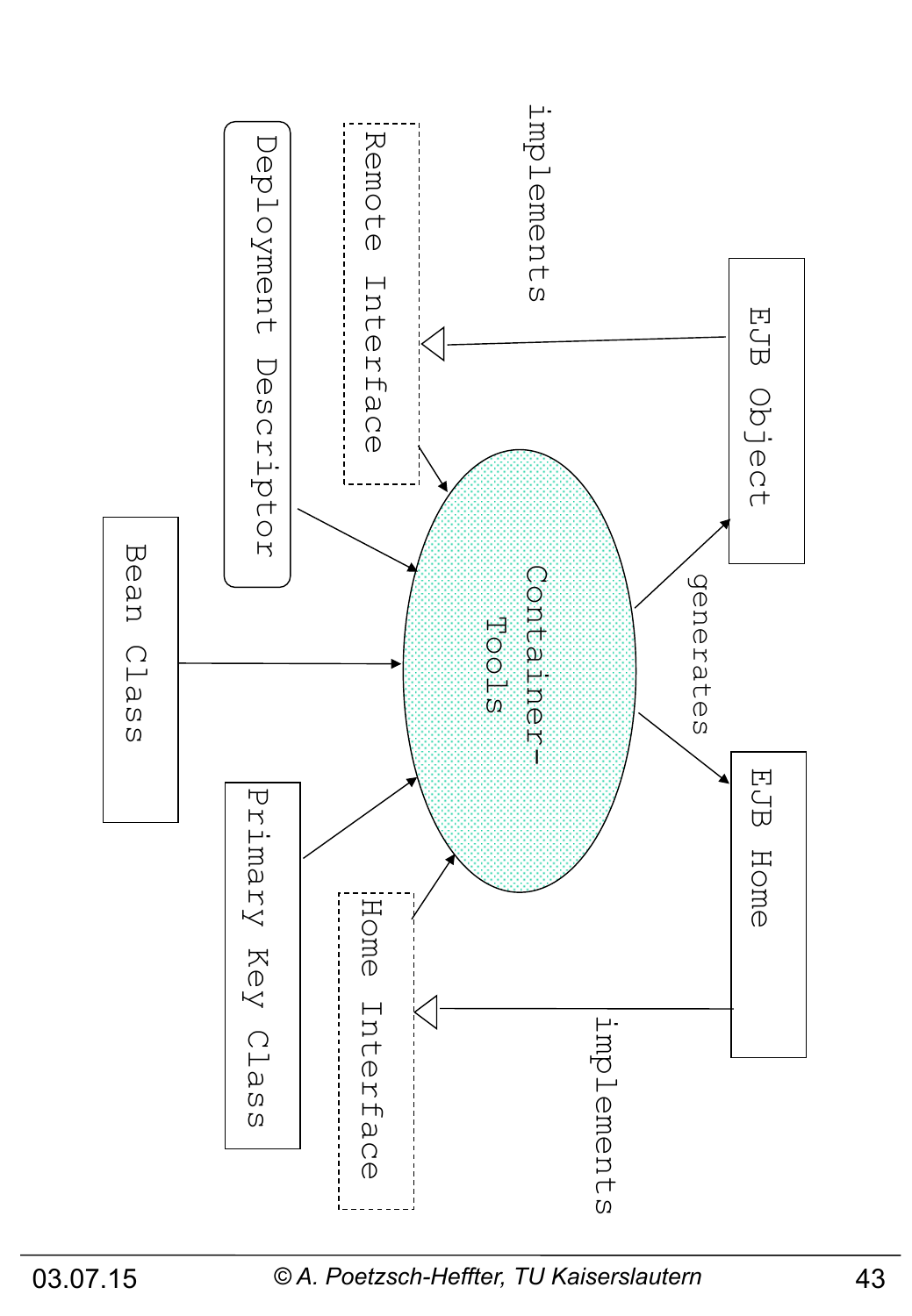The EJB home and remote objects

- encapsulate the bean instance:
	- o A client can only access a bean by invoking methods of the home and remote objects.
	- o These objects delegate the client's method invocations to the bean instance.
- perform operations realizing important tasks of the container:
	- o ressource management,
	- o security mechanisms,
	- o transactions handling,
	- o persistence management.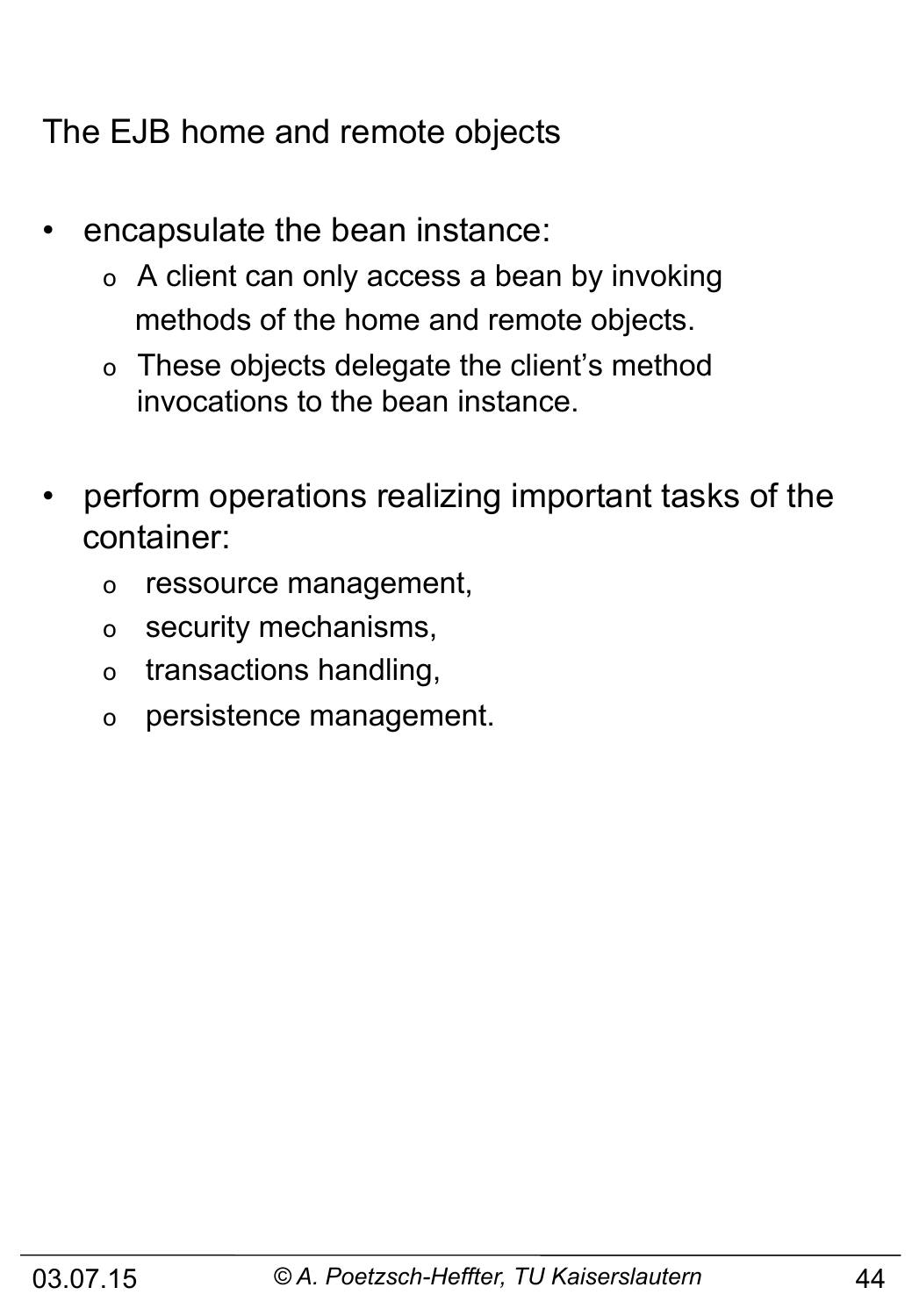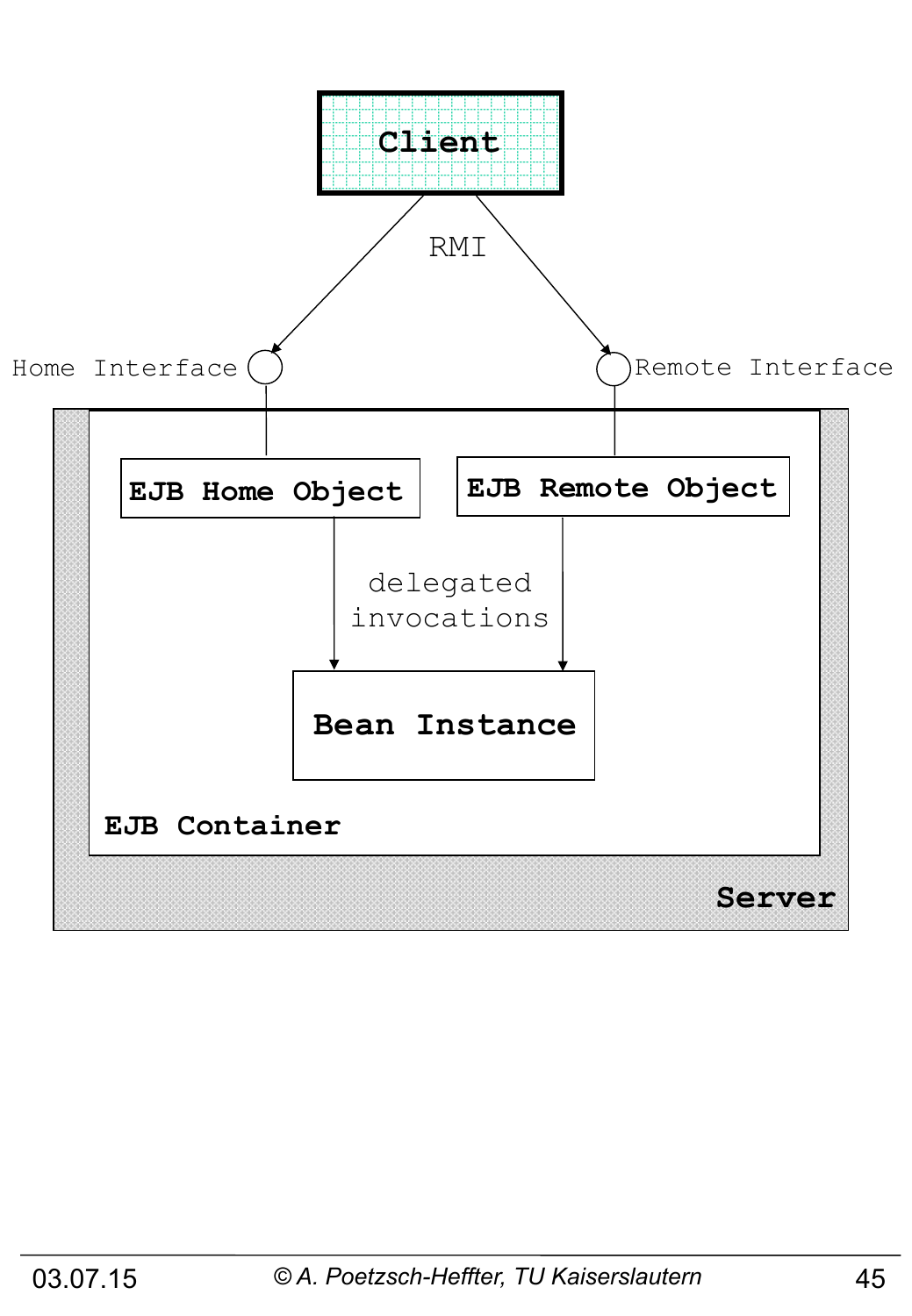It is important that the EJB framework supports such a delegation and encapsulation technique:

- This way, the container has control over bean instances and can prevent incorrect or malicious access to beans.
- It is the basis to relate the component infrastructure to the components.
- It frees the bean developers to a large extent from taking infrastructure issues into account.

A bean instance is always accessed through its home and remote object. This also holds for the communication among beans.

## **Using Beans**

To illustrate the usage of beans let us consider the example of the bank account.

A client wishes to access an instance of the BankAccount-bean.

He has to know the name by which the bean is made accessible in the container.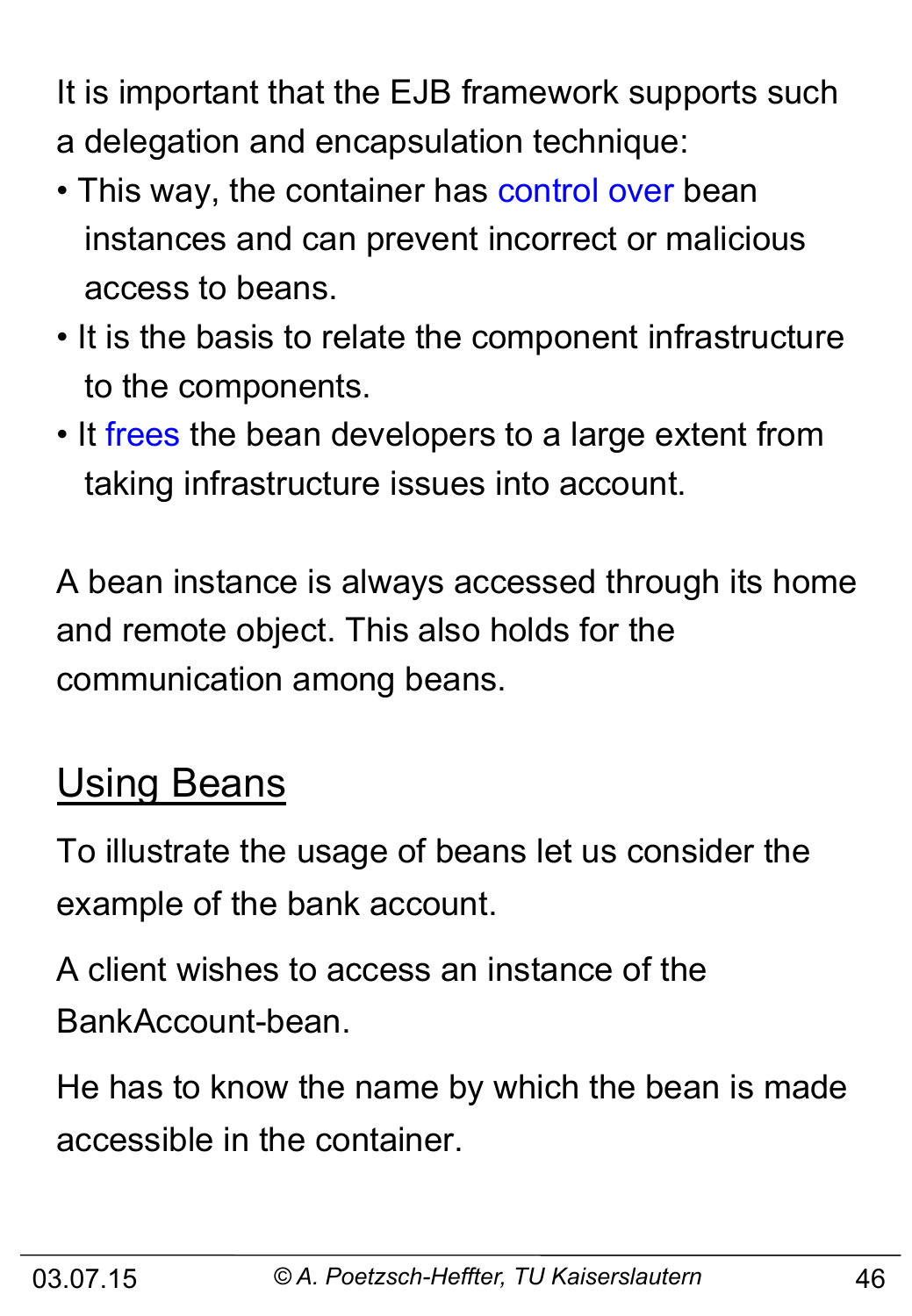Usually, this is the name of the bean as given in the deployment descriptor. In our example, the name was "BankAccount", and we assume that the bean is accessible under the name

"java:comp/env/ejb/BankAccount".

The following fragment shows the essential steps to access and use a bean:

String BANK\_ACCOUNT = "java:comp/env/ejb/BankAccount"; InitialContext ctx = new InitialContext(); Object o = ctx.lookup(BANK\_ACCOUNT);  $BankAccountHome bh = (BankAccountHome)$  PortableRemoteObject.narrow( o,BankAccountHome.class); BankAccount ba = bh.create("234573",  $0.0f$ ); ba.changeBalance(32.00f);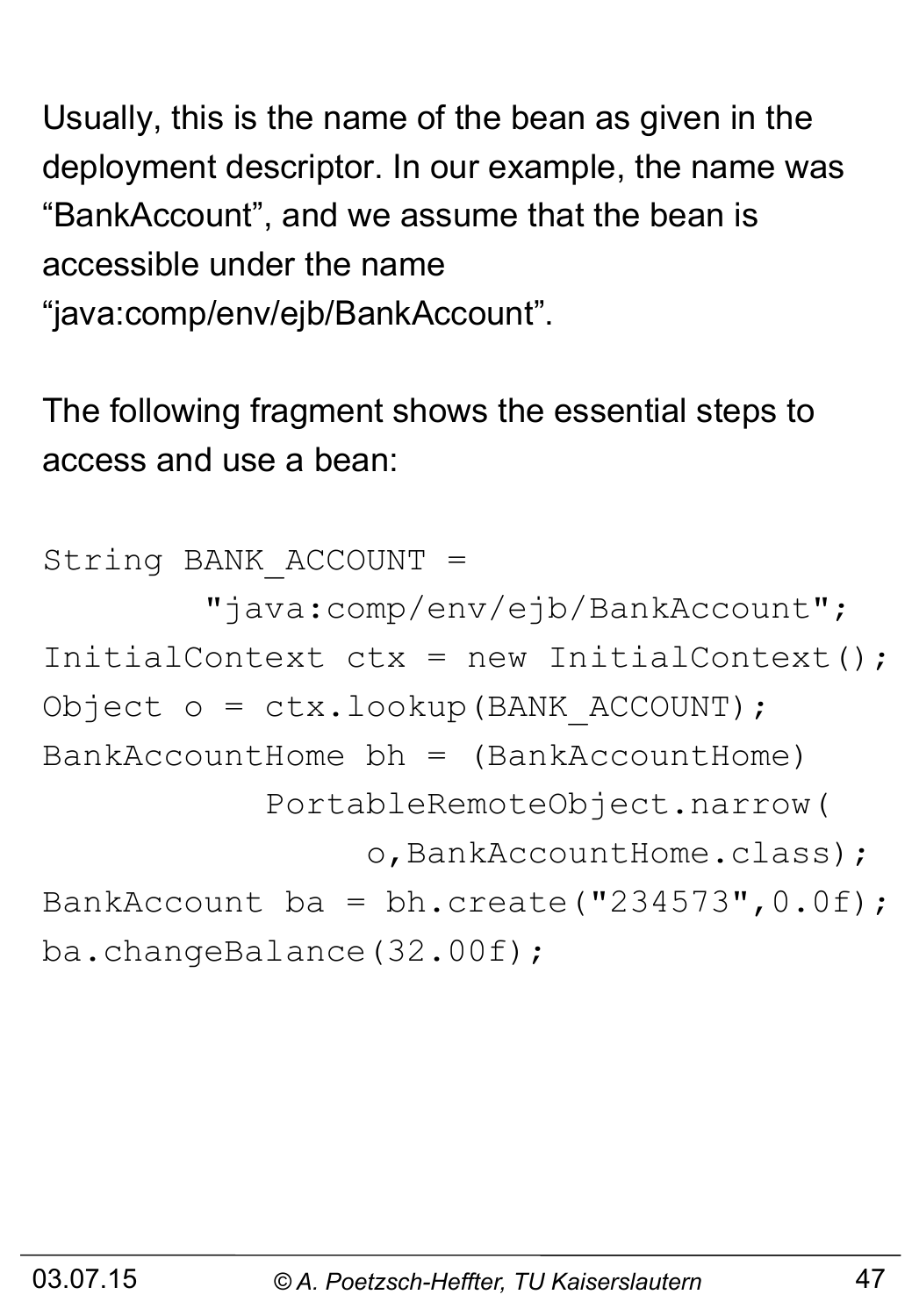The creation of a new empty bank account leads to the creation of

- a bank account instance,
- an entity in the underlying database,
- a primary key object, associated with the bean instance (access with method  $getPrimaryKey$ )

In summary, we can see that the use of beans is very similar to the use of remote objects. The management of beans by the container is hidden to the client.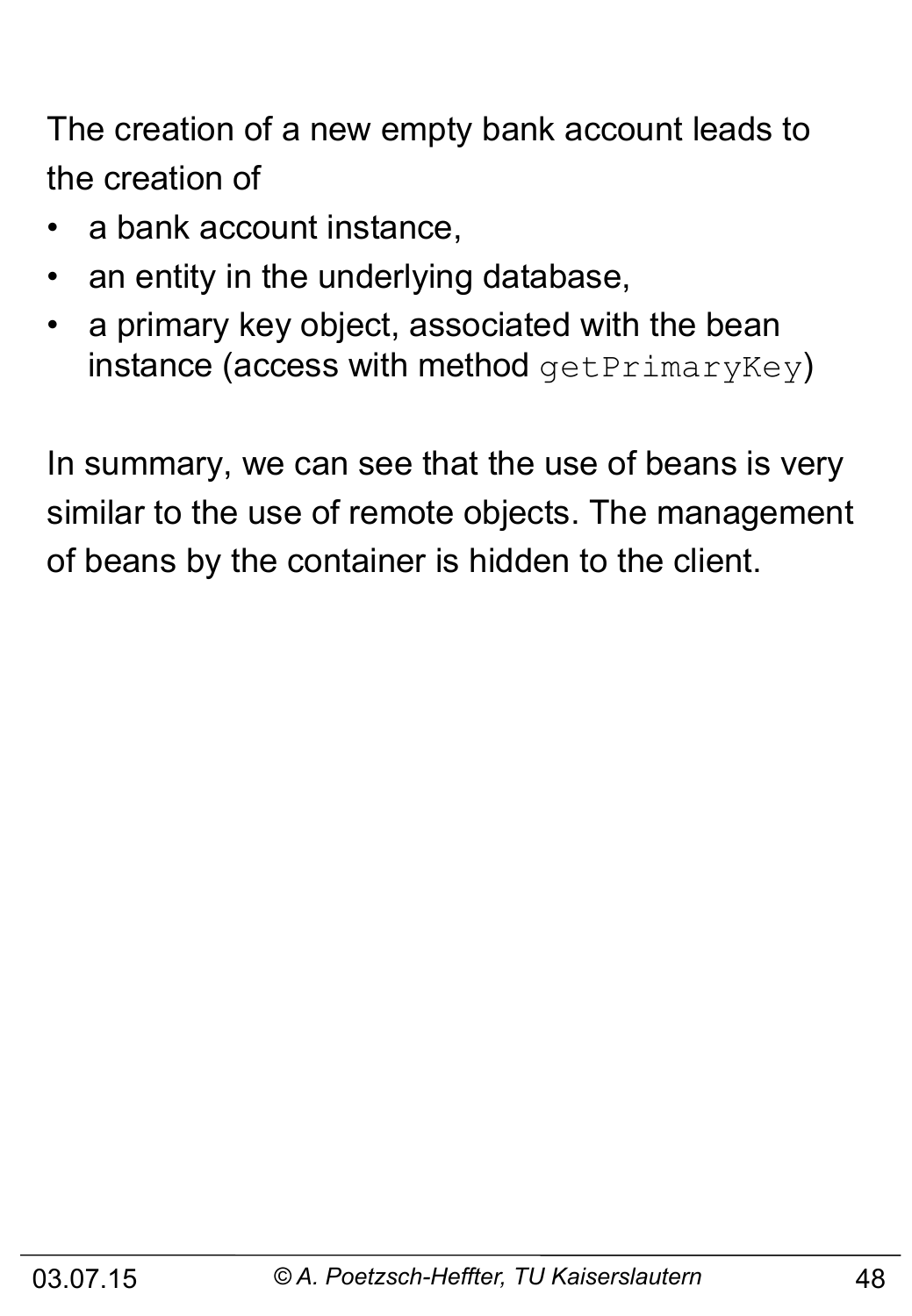## **8.3.3 New in EJB 3**

EJB version 3 brought some drastic changes compared to EJB version 2:

- Annotations are used to describe metadata (instead of the deployment descriptor)
- The deployment descriptor is optional
- Entity Beans are no longer supported (in favor of JPA)
- The implementation of EJB Beans is closer to the implementation of POJOs
- The Java Persistence API (JPA) is a technology to map standard Java objects to database entities.
- The mapping between the database schema and the object attributes is mostly done automatically, but can be influenced using annotations.
- Instances of JPA entities can be created like a normal Java object and are persisted and retrieved using an EntityManager.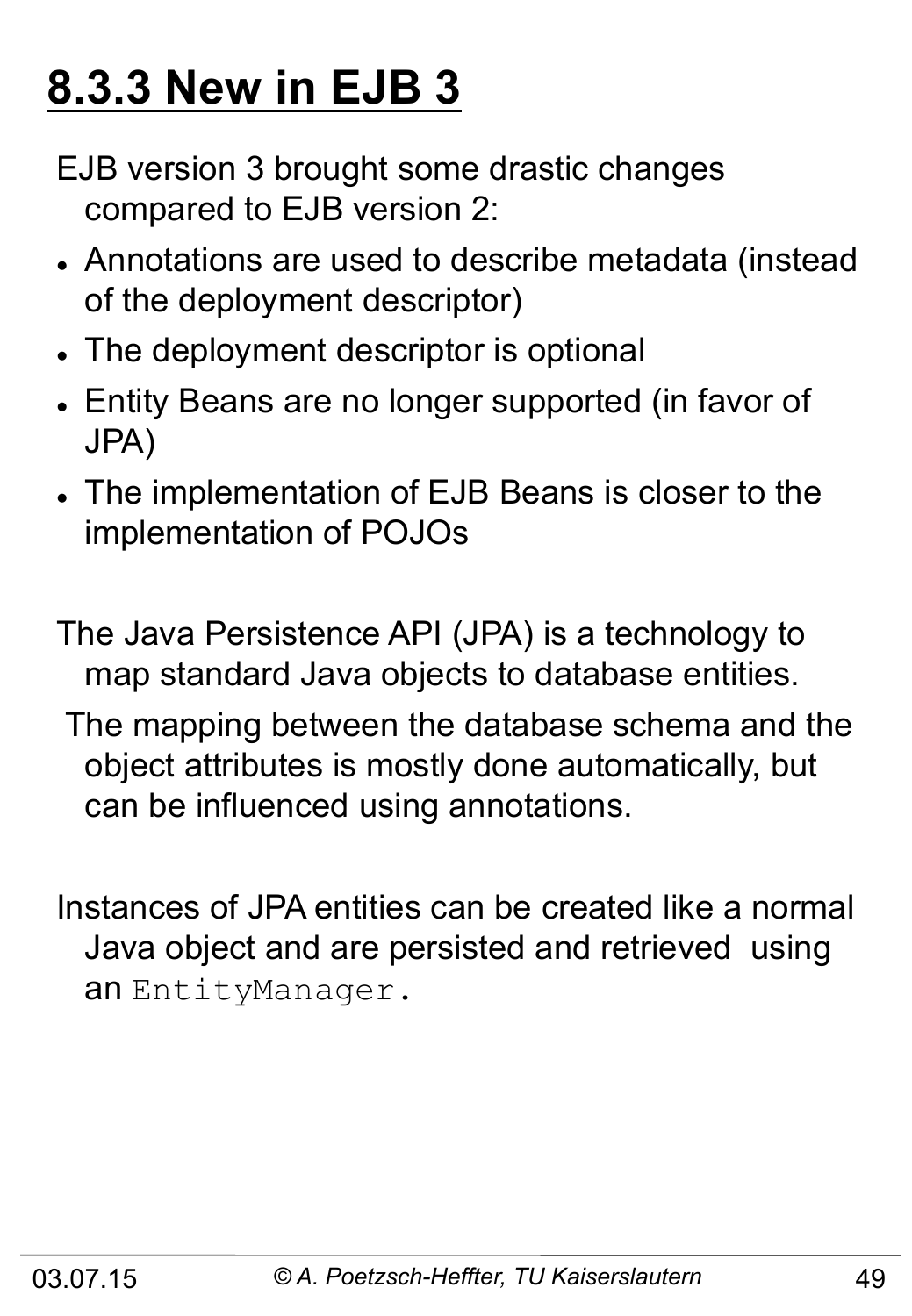```
@Entity 
public class BankAccountEntity { 
     @Id 
     private String number; 
     private float balance; 
     public String getNumber() { 
          return number; 
     } 
     public void setNumber(String number) { 
         this.number = number;
     } 
     public float getBalance() { 
          return balance; 
 } 
     public void setBalance(float balance) { 
          this.balance = balance; 
     } 
}
```
JPA entities are essentially Java objects decorated with @Entity. The @Id annotation marks the primary key of the entity.

The connection to the database is specified in the deployment descriptor of JPA called persistence.xml.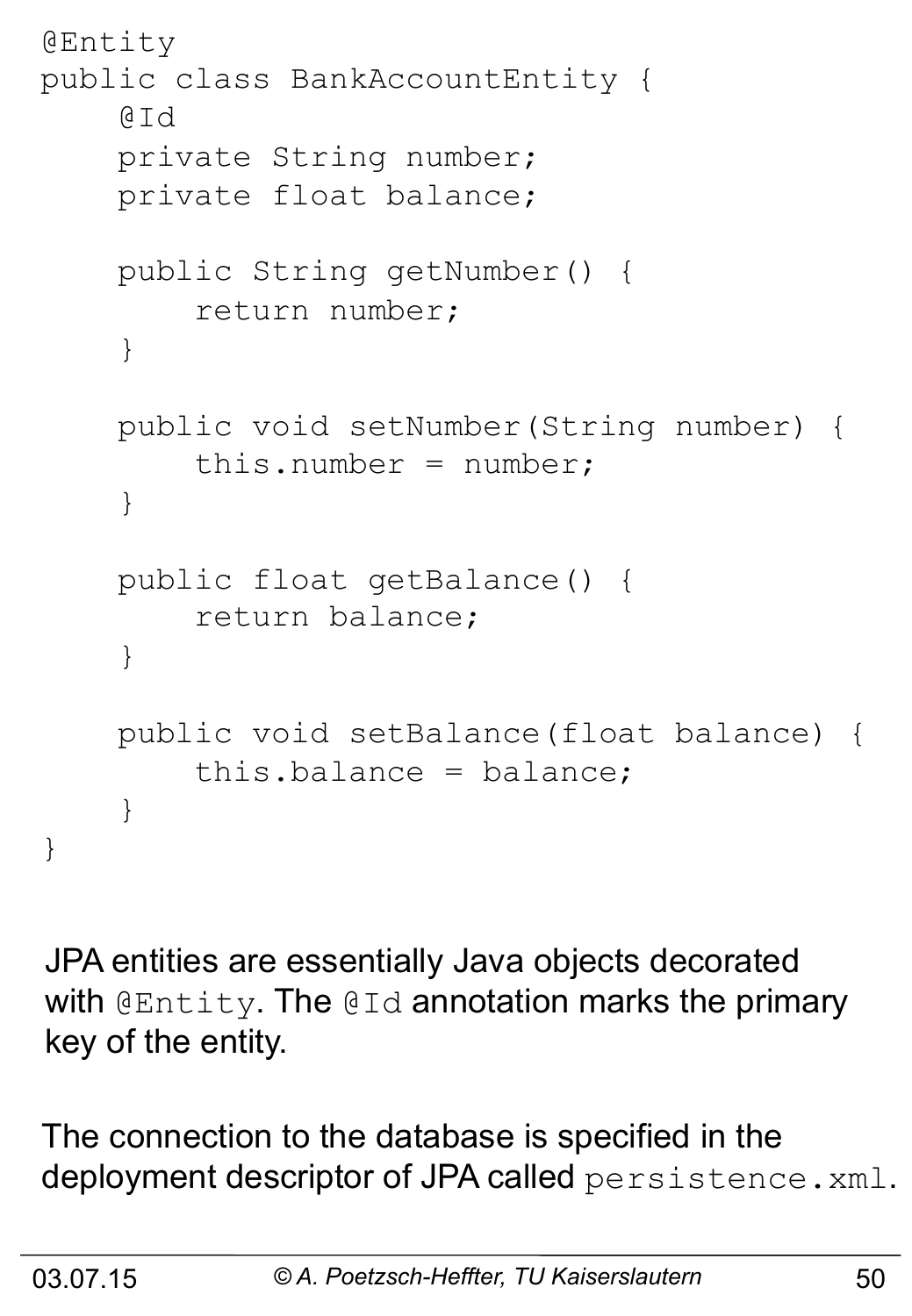JPA entities are only accessible locally. To access them from a remote client we need an EJB Session Bean that handles the remote operations and modifies the JPA entities on the server.

```
@Remote 
public interface BankAccount { 
    void createAccount(String accNo, 
                          float initBal); 
    void loadAccount(String accountNumber); 
   float getBalance();
    void changeBalance(float amount); 
} 
@Stateful
@RolesAllowed("banker") 
public class BankAccountImpl implements 
                 BankAccount { 
     private BankAccountEntity account; 
     @PersistenceContext( 
                unitName = "accounds") private EntityManager entityManager; 
     // continues on next slide
```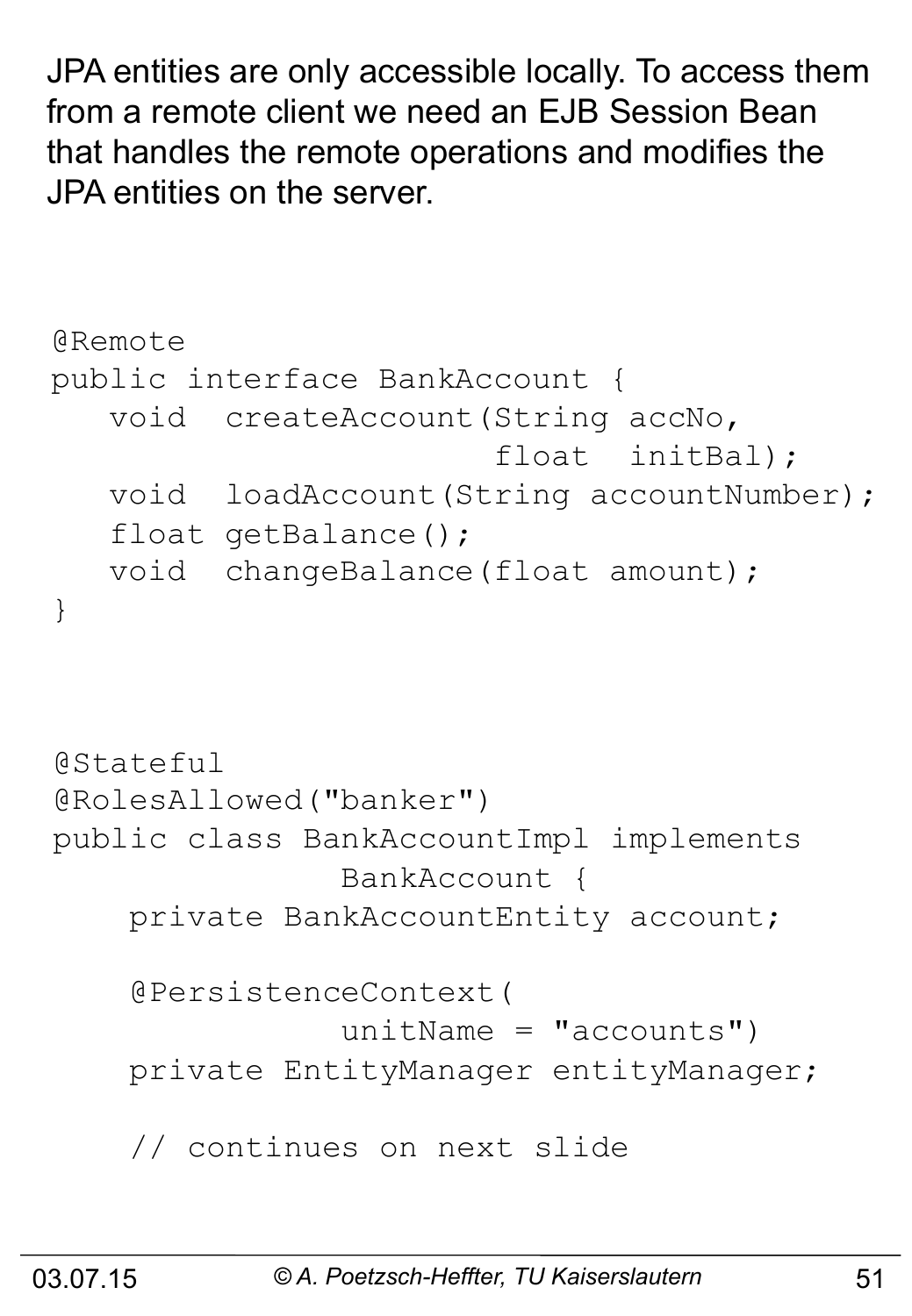```
 @Override 
     public void createAccount( 
                String accNo, float initBal) { 
         BankAccountEntity newAccount = 
             new BankAccountEntity();
         newAccount.setNumber(accNo); 
         newAccount.setBalance(initBal); 
        entityManager.persist(newAccount);
        account = newAccount; } 
     @Override 
     public void loadAccount( 
                    String accountNumber){ 
        account = entityManager.find( BankAccountEntity.class, 
               accountNumber); 
     } 
     @Override 
     public float getBalance() { 
         return account.getBalance(); 
 } 
     @Override 
     public void changeBalance(float amount) { 
         account.setBalance( 
                    account.getBalance() + 
                      amount); 
        entityManager.merge(account);
 }
```
}